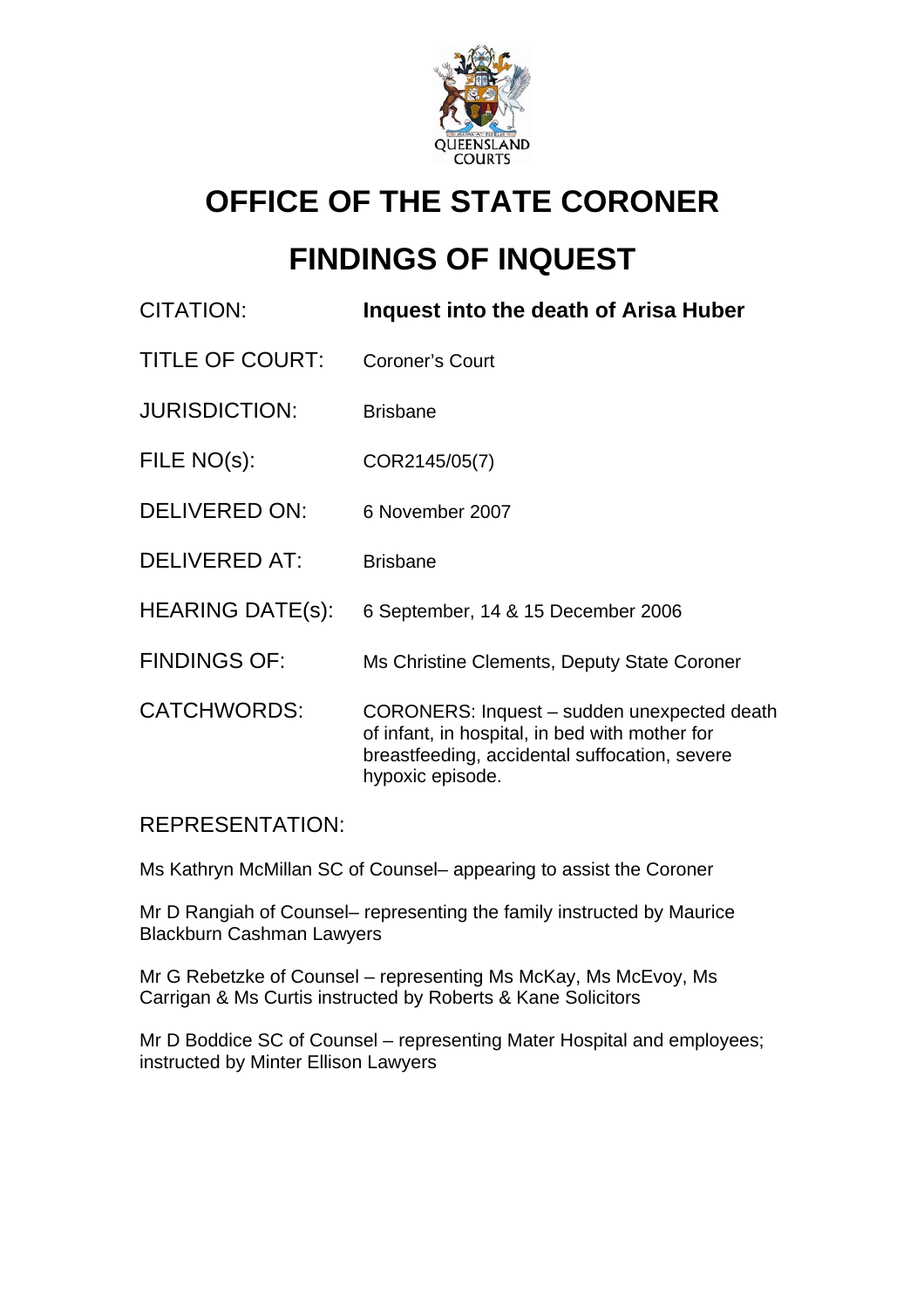## **CORONERS FINDINGS AND DECISION**

1. The *Coroners Act 2003* provides in s45 that when an inquest is held into a death, the coroner's written findings must be given to the family of the person who died and to each of the persons or organisations granted leave to appear at the inquest. These are my finding in relation to the death of Arise Huber. They will be distributed in accordance with the requirements of the Act and placed on the website of the Office of the State Coroner.

### **The Coroner's jurisdiction**

2. Before turning to the evidence, I will say something about the nature of the coronial jurisdiction.

### **The scope of the Coroner's inquiry and findings**

- 3. A coroner has jurisdiction to inquire into the cause and the circumstances of a reportable death. If possible he/she is required to find:-
- $\bullet$  whether a death in fact happened;
- the identity of the deceased:
- when, where and how the death occurred; and
- what caused the person to die.
- *4.* There has been considerable litigation concerning the extent of a coroner's jurisdiction to inquire into the circumstances of a death. The authorities clearly establish that the scope of an inquest goes beyond merely establishing the medical cause of death.
- 5. An inquest is not a trial between opposing parties but an inquiry into the death. In a leading English case it was described in this way:-

*"It is an inquisitorial process, a process of investigation quite unlike a criminal trial where the prosecutor accuses and the accused defends… The function of an inquest is to seek out and record as many of the facts concerning the death as the public interest requires."* [1](#page-1-0)

6. The focus is on discovering what happened, not on ascribing guilt, attributing blame or apportioning liability. The purpose is to inform the family and the public of how the death occurred with a view to reducing the likelihood of similar deaths. As a result, the Act authorises a coroner to make preventive recommendations concerning public health or safety, the administration of justice or ways to prevent deaths from happening in similar circumstances in future. $2$  However, a coroner must not include in the findings or any comments or recommendations, statements that a

 $\overline{a}$ <sup>1</sup> *R v South London Coroner; ex parte Thompson* (1982) 126 S.J. 625 2 s46

<span id="page-1-1"></span><span id="page-1-0"></span>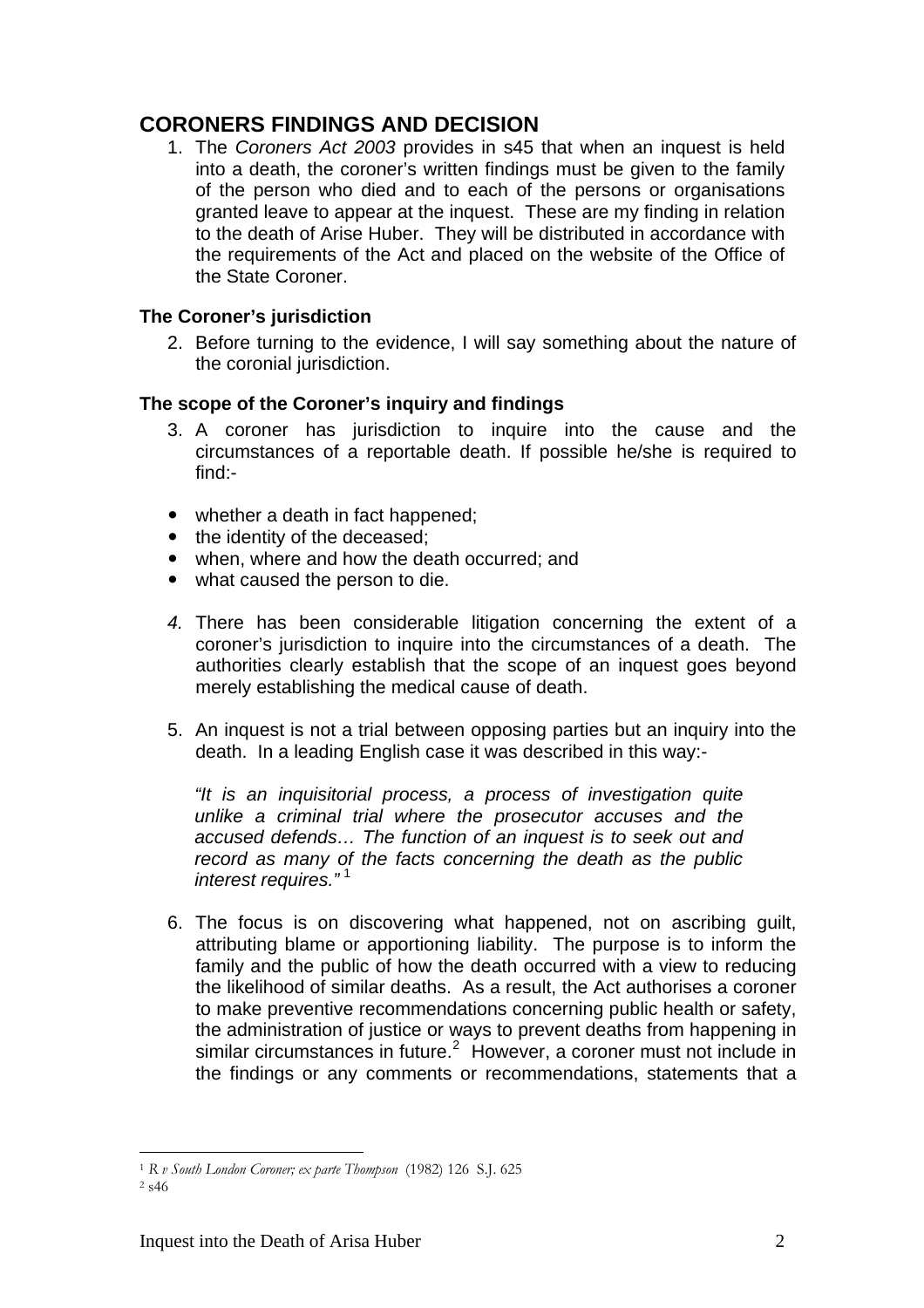person is or maybe guilty of an offence or is or maybe civilly liable for something.<sup>[3](#page-2-0)</sup>

#### **The admissibility of evidence and the standard of proof**

- 7. Proceedings in a coroner's court are not bound by the rules of evidence because section 37 of the Act provides that the court "*may inform itself in any way it considers appropriate."* That doesn't mean that any and every piece of information however unreliable will be admitted into evidence and acted upon. However, it does give a coroner greater scope to receive information that may not be admissible in other proceedings and to have regard to its provenance when determining what weight should be given to the information.
- 8. This flexibility has been explained as a consequence of an inquest being a fact-finding exercise rather than a means of apportioning guilt: an inquiry rather than a trial. $4$
- 9. A coroner should apply the civil standard of proof, namely the balance of probabilities but the approach referred to as the *Briginshaw* sliding scale is applicable.<sup>[5](#page-2-2)</sup> This means that the more significant the issue to be determined, the more serious an allegation or the more inherently unlikely an occurrence, the clearer and more persuasive the evidence needed for the trier of fact to be sufficiently satisfied that it has been proven to the civil standard.<sup>[6](#page-2-3)</sup>
- 10. It is also clear that a Coroner is obliged to comply with the rules of natural justice and to act judicially.<sup>[7](#page-2-4)</sup> This means that no findings adverse to the interest of any party may be made without that party first being given a right to be heard in opposition to that finding. As *Annetts v McCann[8](#page-2-5)* makes clear that includes being given an opportunity to make submissions against findings that might be damaging to the reputation of any individual or organisation.

#### **Introduction**

11. Arisa Huber was born on 16 August 2005 in the Mater Mother's Hospital in South Brisbane. Her parents are Yumiko Huber and Phillip Huber. Arisa died in hospital on 18 August 2005 after suffering what was recorded on her death certificate as a "severe hypoxic episode". The death was formally recorded as a sudden unexpected death in infancy. There was also reference to prolonged rupture of the membranes as a condition affecting the mother in the course of the

<span id="page-2-0"></span> $3$  s45(5) and 46(3)<br> $4$  R v South London Coroner: ex parte Thompson per Lord Lane CI. (1982) 126 S.I. 625

<span id="page-2-2"></span><span id="page-2-1"></span><sup>&</sup>lt;sup>5</sup> *Anderson v Blashki* [1993] 2 VR 89 at 96 per Gobbo J<br><sup>6</sup> Briginshaw v Briginshaw (1938) 60 CLR 336 at 361 per Sir Owen Dixon J

<span id="page-2-4"></span><span id="page-2-3"></span><sup>7</sup> *Harmsworth v State Coroner* [1989] VR 989 at 994 and see a useful discussion of the issue in Freckelton I.,

<sup>&</sup>quot;Inquest Law" in *The inquest handbook*, Selby H., Federation Press, 1998 at 13 8 (1990) 65 ALJR 167 at 168

<span id="page-2-5"></span>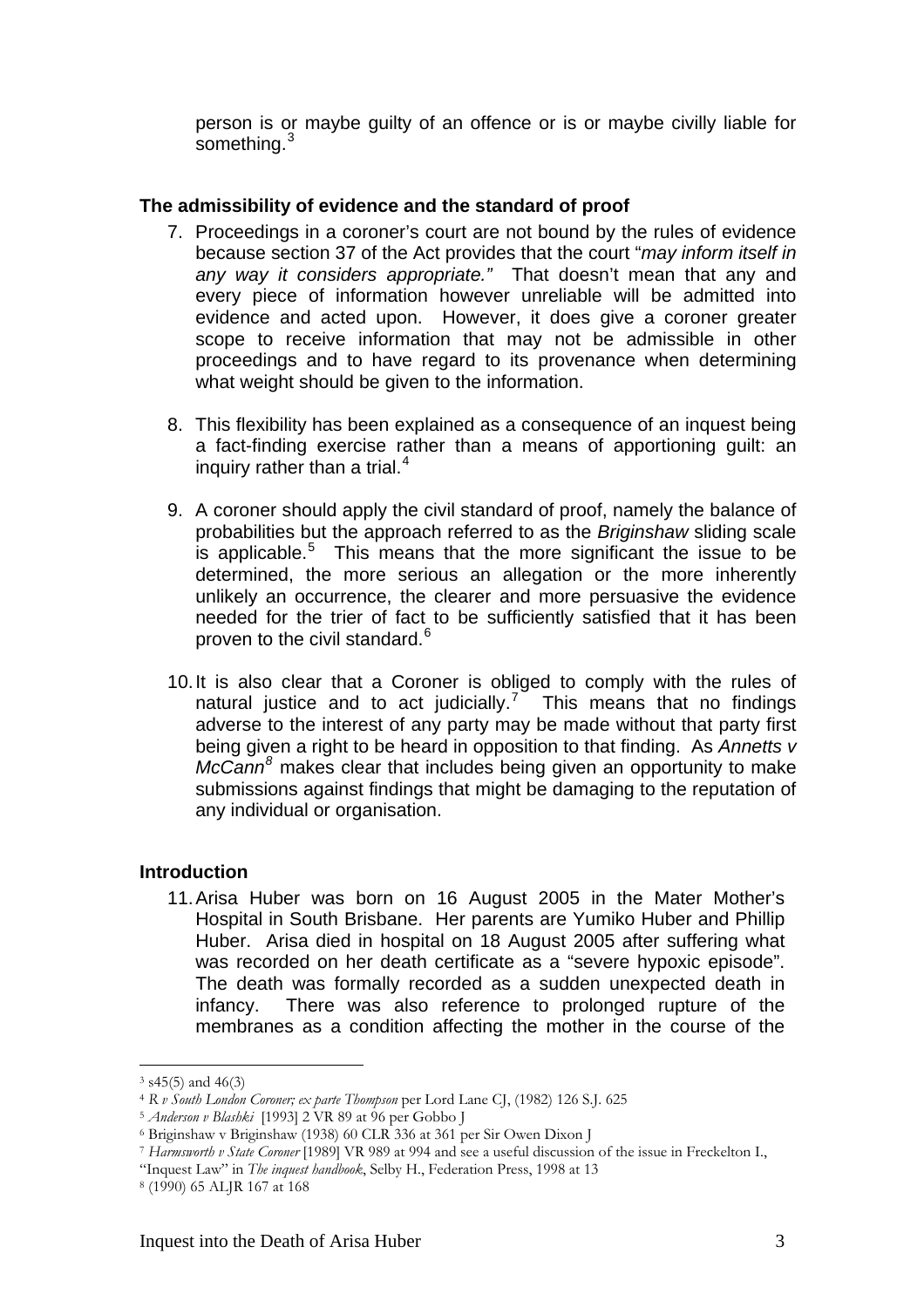birth. The cause of death certificate was signed by Professor David Tudehope, Director of Neonatology at Mater Mothers Hospital.

12. The purpose of the inquest is to determine how Arisa died and the cause of her death. This death of their first born child was a tragedy for her parents and it is hoped that the inquest may assist in providing information to them. Most importantly, the inquest may be able to identify and highlight issues which may help prevent a similar death occurring.

#### **Report to coroner**

- 13. On 18 August 2005, Professor Tudehope, a neonatologist phoned the Office of the State Coroner and reported the death of baby Arisa Huber. It was indicated that the baby had been found in bed with the mother deeply cyanosed, without a heartbeat. The baby was with the mother for breastfeeding. The baby had been resuscitated, taken to intensive care and ventilated. A decision was made to extubate after discussion with the parents. Accidental suffocation was suspected. There were no signs of sepsis.
- 14. The parents were opposed to autopsy. There were no suspicions held regarding any improper action by anyone.
- 15. The death was formally reported via a form 1 A document to the coroner submitted by Professor Tudehope.<sup>[9](#page-3-0)</sup> The report summarised the circumstances:

*"Baby born at 1543 on 16/8/05 and cared for on post natal ward MMH. Found at 0650 on 17/8/05 intensely cyanosed, pulseless and apnoeic. After extensive CPR first sign of cardiac output after 8 minutes and pH 6.63. Admitted to ICN for ventilation and after evidence of brain death extubated at 1250 on 18/8/05 and pronounced dead at 1343. Full discussion with Deputy Coroner Christine Clements who felt that as parents did not consent to autopsy there was no necessity for override."* 

16. Under the heading "contributing factors", it was noted: *"Breastfeeding in bed on post natal ward with mother."* 

#### **Summary and Discussion of Evidence**

17. The statement of Obstetrics and Gynaecology Registrar, Patricia Diotto records the progression of events leading up to the birth which was assisted by vacuum extraction. An epidural was administered. The procedure was performed in conjunction with Dr Vacca and was indicated as necessary due to some signs of foetal distress in the foetal heart rate which was showing variable deceleration. Baby Arisa

<span id="page-3-0"></span> 9 Exhibit A 1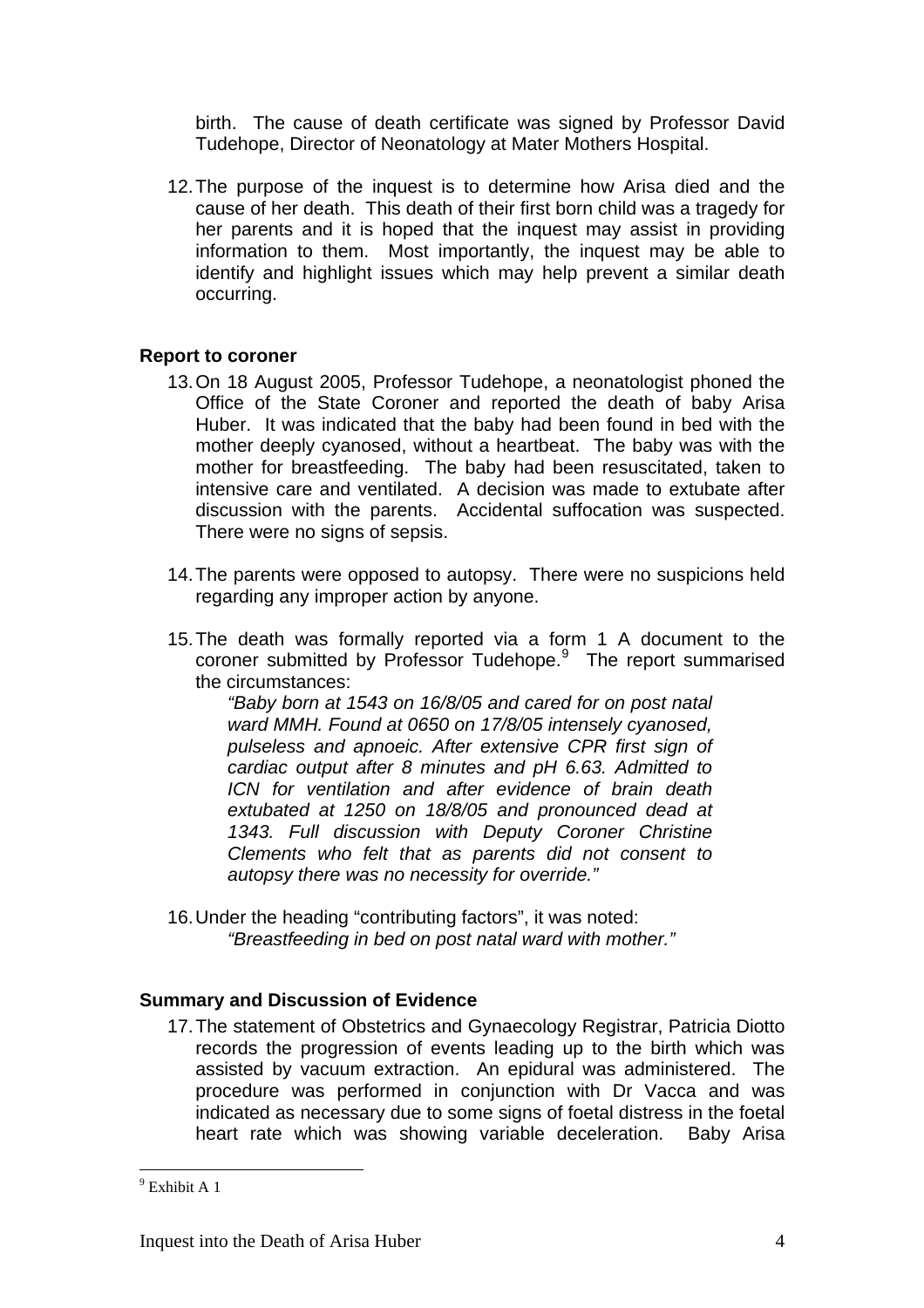appeared to be in good condition at birth. Her Apgar scores were 8 and 9 at one minute and five minutes respectively. Yumiko required some sutures after the birth. Yumiko had been given antibiotics due to fever.

18. The Consultant Obstetrician and Gynaecologist, Dr Aldo Vacca confirmed that baby Arisa was in good condition after her birth.<sup>[10](#page-4-0)</sup> The Paediatric Registrar, Dr Somerville recommended four hourly observations of the baby as a precaution as the mother had a fever which may have been passed on to the baby.

#### **Statement from mother**

- 19. Arisa's mother, Yumiko Huber provided a statement<sup>[11](#page-4-1)</sup>. She attended the hospital at about 10.30pm on 15 August 2005 after her waters had broken. As the delivery suite was very busy, she was told to go home and wait for a call to return. She returned at about 4.40am as she was in significant pain. Arisa was born at 3.43pm on 16 August with vacuum assistance.
- 20. After delivery, Yumiko and baby Arisa moved to the post natal ward to a room with two beds and a dividing curtain. The baby was in a cot next to the bed. Yumiko was very tired and anxious after delivery of her child having not slept the previous night. She also felt affected by the medication she had received. She said the room was noisy due to the other mother's visitors. She did not feel confident to respond to her baby's crying and felt that she was not given sufficient support or attention. She asked for assistance to attempt breastfeeding.
- 21. Yumiko's statement records her recollections. Her husband and mother visited that evening and left by about 8.00pm. During that time the nurse attended after Yumiko had buzzed. The nurse helped her to put the baby to her breast. The nurse then left. The mother recalls the baby being left with her in the bed. She attempted to breastfeed several times and to comfort the crying child. Yumiko remembers a different nurse attending around 11.00pm. This nurse placed the baby next to the mother's breast as she lay in the bed. Yumiko was having difficulty sitting up due to pain. The baby was then placed back in the crib. During the night Yumiko recalls her sheets being changed. She felt very tired. She recalls the nurse being there at various intervals. Her recollection is that Arisa started to cry again and the nurse attended and placed the baby beside the mother. She recalls the time as 3.30am. Yumiko was exhausted. The nurse instructed her to lie on her side so the baby could access her left breast. The light was switched off and the baby left by the mother's side in bed with her. Yumiko thinks she must have fallen asleep quickly after this. Her next memory is of being awake and feeling her arm around the baby with

 $\overline{a}$  $^{10}$  B 16  $\,$ 

<span id="page-4-1"></span><span id="page-4-0"></span> $11$  Exhibit B7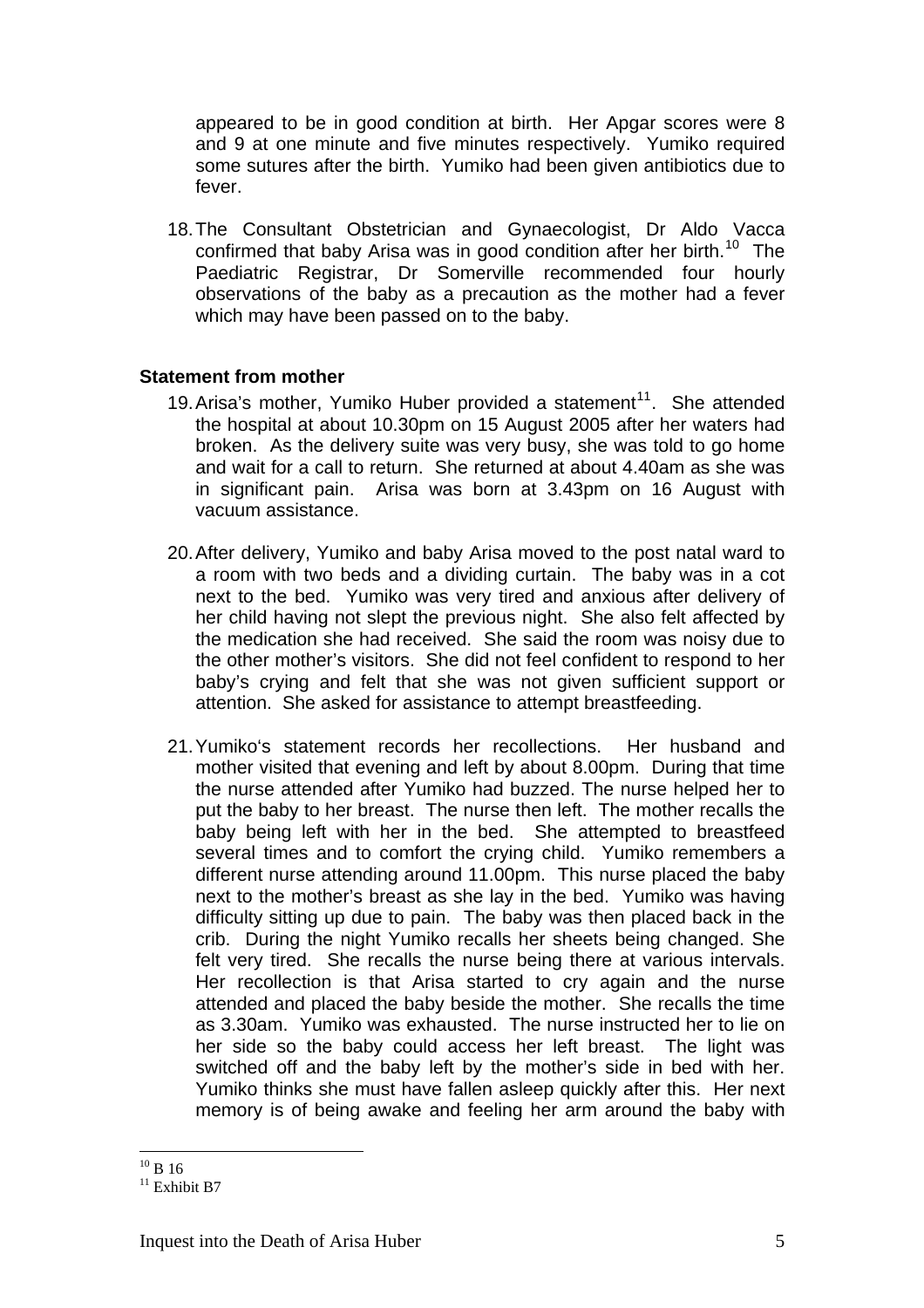the child's body up against her. Yumiko was lying on her side with the baby's face below her breast. She moved the baby up to feed her. At this stage a nurse came into the room and suddenly took Arisa away. It was about 6.45am and Yumiko realised then that she must have been asleep. She recalls another nurse coming into the room and starting to cry as she told Yumiko the baby was not well. She was offering comfort to Yumiko. Yumiko asked to see her child and she was assisted into a wheelchair and taken to where the baby was being resuscitated. Her husband arrived shortly after this. They visited the baby in intensive care. The next day, on 18 August 2005 a decision was made to turn off the respirator.

- 22. Yumiko states that she was not warned of any danger to Arisa in having her in bed with her. Her husband, Phillip recalls that when he returned to visit on the first evening after Arisa was born, a nurse came in and helped Yumiko to breastfeed the baby in bed. There was no mention of a risk or any particular care to be taken in doing this. When he left that evening, the baby was back in the cot wrapped in a blanket. Yumiko was obviously tired. At the inquest, Mr Huber also pointed out that his wife was Japanese and in her experience, babies are cared for in nurseries after birth in hospitals. I infer from this information that as well as her extreme tiredness and pain, Yumiko probably had an expectation that Arisa would be cared for by the nurses in a nursery situation after birth.
- 23. Dr Diotto visited Yumiko on 18 August 2005 after a decision had been made to turn off the respirator. At this time Mr Huber was also present and questioned the hospital practice regarding babies being in bed with the mother. Dr Diotto recalled that her response was that it was not recommended but that it was not uncommon practice in the first few days. She recalls that Yumiko said she had been exhausted after the birth. Dr Diotto recalls her saying words to the effect that she was not in a fit mental state to be looking after a crying baby. The parents were given the name of Dr Devenish-Meares, the Director of Obstetrics and Gynaecology to discuss issues arising from the death of the baby. Information about the hospital's Psychiatric Liaison Service was also provided.
- 24. Dr Diotto's letter of referral and report back to the general practitioner summarised what had occurred as follows:

*"The following morning on 17 August at 6.50am baby Arisa was found next to Yumiko in profound hypoxia. Immediate full resuscitation was undertaken for cardiorespiratory arrest and baby Arisa was taken to intensive care unit. Following resuscitation Arisa remained well perfused but EEG recordings and non reactive pupils were compatible with the criteria of brain death. Life support was turned off on the 17th August at 12.50 after prolonged discussion with neonatologist,*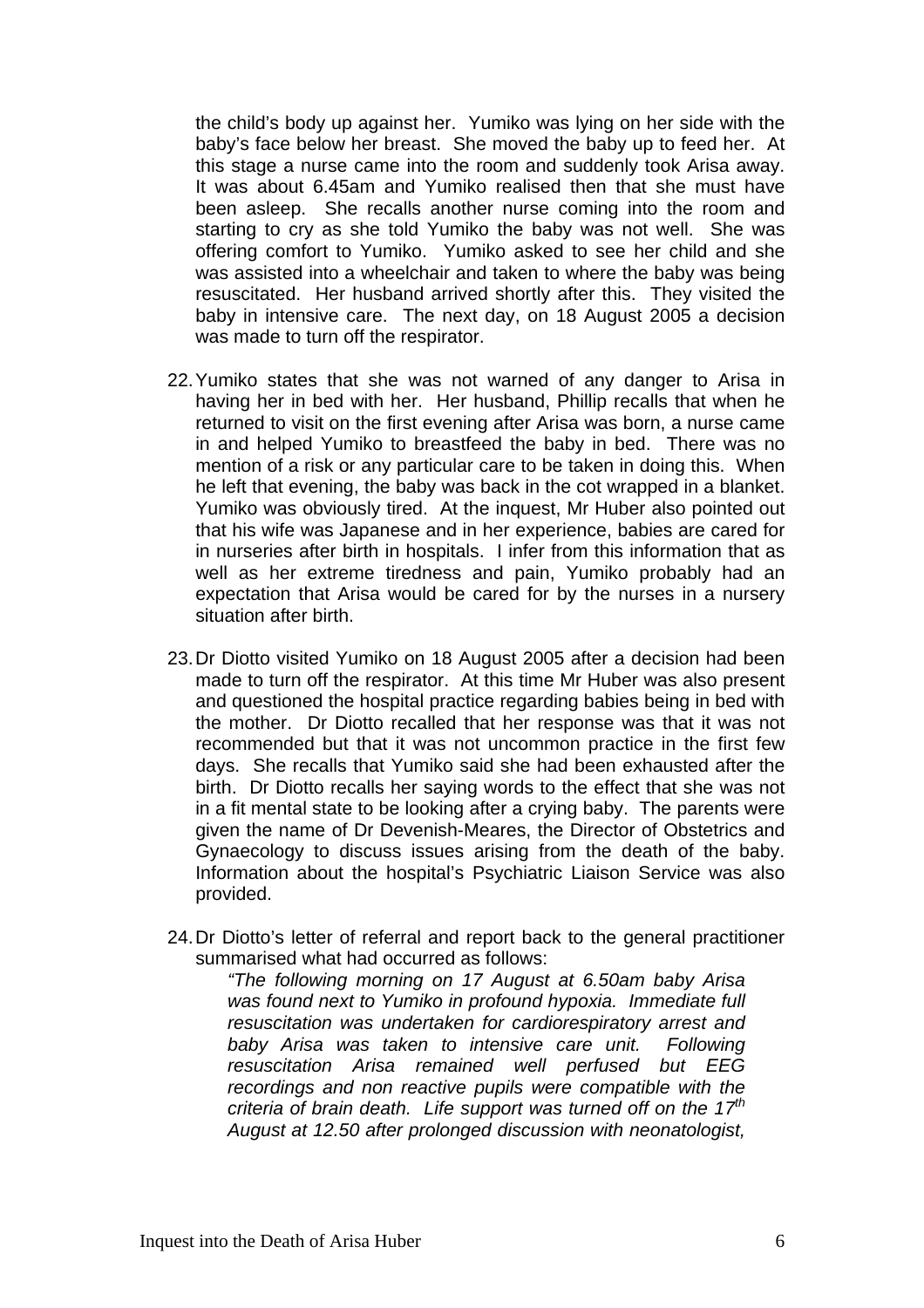*Dr Tudehope and Yumiko and Phillip. Baby Arisa passed away at 13.43 that afternoon."[12](#page-6-0)*

- 25. Deborah McKay is a registered nurse endorsed to practice nursing since 1984. At the time of Arisa's birth, Ms McKay was working permanent part time. She worked the night shift over 16 to 17 August 2005. She had responsibility for approximately ten women and four babies overnight. Some women were still waiting for the birth of their babies and others had given birth. There was one post caesarean mother. She was working with a second registered nurse. Ms McEvoy. Nurse McKay recalls listening to the taped handover at the start of the shift although she cannot recall the contents. She remembered overhearing that baby Arisa was on four hourly observations. This was due to the mother having a temperature.
- 26. She recalls attending to Yumiko for the first time about 11.30pm when she required antibiotics. Yumiko was awake and the baby was in the cot. She checked Yumiko's identity before giving her the antibiotic. She saw that Yumiko was in pain and she discussed pain relief with her and then went to obtain that medication. This was recorded on the chart at midnight. Nurse McKay's recollection is the baby was settled and asleep. Yumiko needed various matters attended to at this time.<sup>[13](#page-6-1)</sup>
- 27. Ms McKay performed a set of observations on the baby around 2.30am. She saw that Yumiko was awake and looked exhausted. Yumiko said her pain was less. The baby appeared to be waking up. The baby's observations were within normal range although her temperature was low at 36 degrees. She asked Yumiko whether she wanted to feed the baby. Yumiko said yes. She could not sit up as she was still very tender after the birth. The baby was placed by her side as she lay on her right side. The baby commenced feeding successfully. Nurse McKay attended to other patients and returned about fifteen minutes later around 2.45am. The nurse wrapped the baby in two blankets and put her back into the cot. Yumiko's sheets were changed. The nurse recalls she left about 3.00am.
- 28. Nurse McKay's next recollection is that the buzzer sounded from Yumiko's room. Both nurses responded. They heard a baby crying as they arrived and found Yumiko in her bed holding the crying baby. Yumiko held the baby out to Nurse McKay. The nurse settled the baby. Nurse McKay does not recall any conversation with Yumiko at this time. She estimates the time was about 3.30am. In her statement, Nurse McKay said she could not recall whether she put the baby back in the cot or with the mother. She recorded the observations at 3.30am before leaving the room, taking with her the drug chart as Yumiko was due for antibiotics at 5.00am.

<span id="page-6-0"></span> $12$  Exhibit B<sub>2</sub>, page 9

<span id="page-6-1"></span> $13$  paragraph  $12$  exhibit B11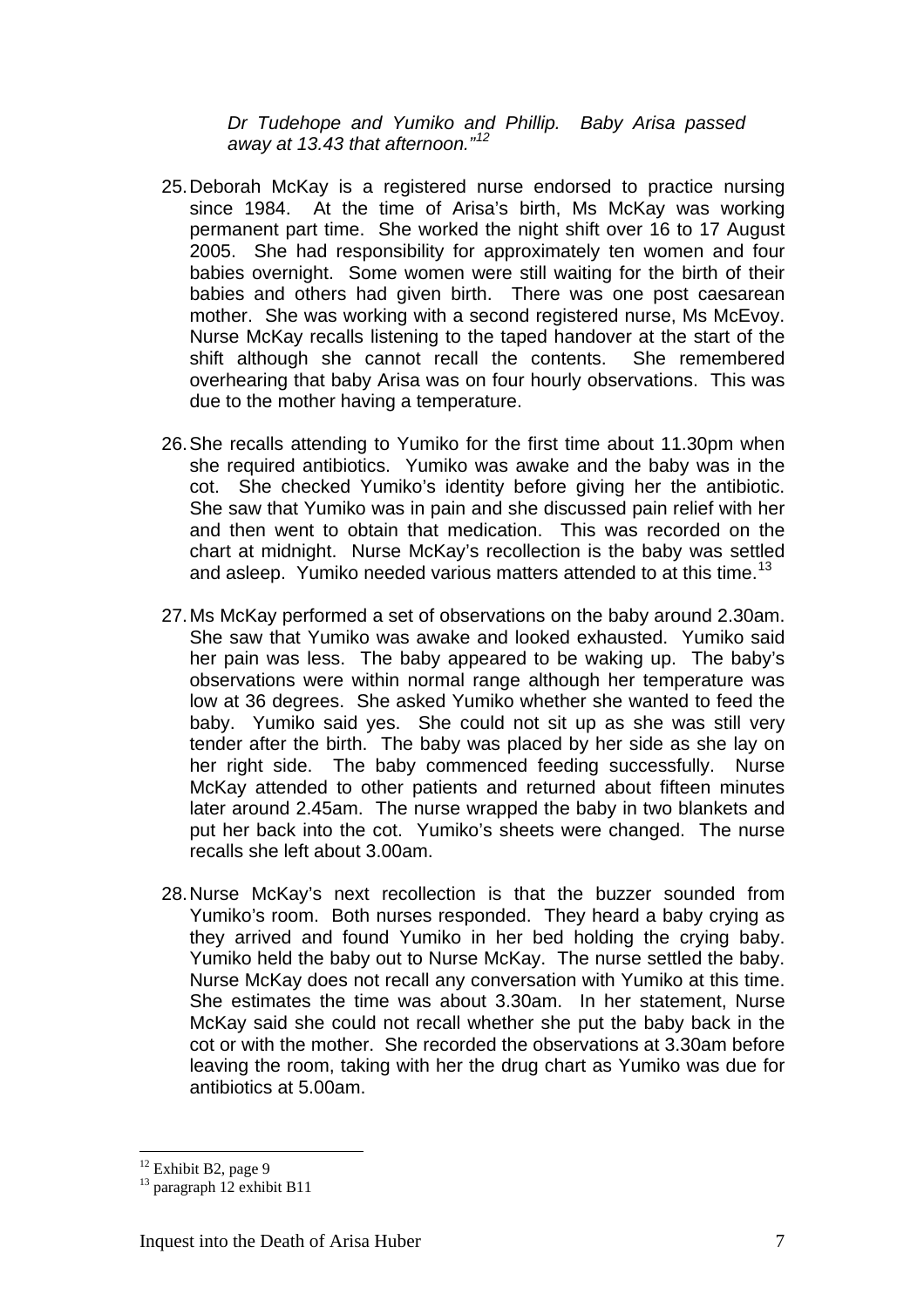- 29. Nurse McKay also stated that she came back to Yumiko around 4.30am, checked her arm band and gave her antibiotics. This was administered intravenously over twenty minutes. She said the baby was "*still beside her in the bed*". The baby's temperature had improved (i.e. risen) to 36.8. This entry was recorded. She asked Yumiko if she wanted to try to breastfeed again. The baby was sleepy so she was laid down again next to the mother. Nurse McKay then left to check a dose of antibiotic with the second nurse before returning and administering this to Yumiko. There is then a record of emptying the urinary catheter at 5.00am.
- 30. Nurse McKay recorded the verbal hand over to the day shift at around 6.00am. She checked the caesarean patient and finally Yumiko before completing her shift. This was about 6.45am. When she entered the room she could immediately see that there was something wrong with the baby who looked very pale. The mother appeared to be asleep on her back. The baby was wrapped in the blanket also on her back. Nurse McKay says she picked up the baby and ran with her to the corridor towards the resuscitation trolley. She alerted Nurse McEvoy who took Arisa from her and placed her on the resuscitation trolley. Nurse McKay went immediately to the staff room to get help as the new shift had arrived. Nurse McKay was shocked and distressed and was not involved in the resuscitation. She did go to Yumiko and offer her support.
- 31. In a subsequent statement by Nurse McKay she states she still cannot independently recall whether Yumiko was awake at 4.30am when she administered penicillin. She has rationalised though that Yumiko must have been awake because her usual practice is to check the name of the patient by asking them their birth date and checking their arm band. She said it was also her usual practice to put the baby back in the cot if the mother was asleep with the baby in the bed.
- 32. This appears to be rationalisation after the event. When Yumiko had buzzed at 3.30am and both nurses had come in, the mother had the baby in bed with her. The baby was crying and the mother was clearly indicating by her actions that she needed help. The baby was settled and returned to the mother's bed. This is the inference I draw from Nurse McKay's evidence because she says she cannot remember whether she put the baby back in the cot or with the mother. The next time she came in, she recorded the baby was still in bed with the mother.
- 33. I am therefore not satisfied that the nurse's invariable practice was to remove the child and place the child in the cot when the mother was asleep. The nurse clearly had a lot of other responsibilities with other patients that night. She simply did not have the time to sit with the mother until the end of a feed and then replace the child in the cot. Nurse McKay also admits in her second statement that she was unaware of the Mater Hospital Policy Number MHS WCH W N 025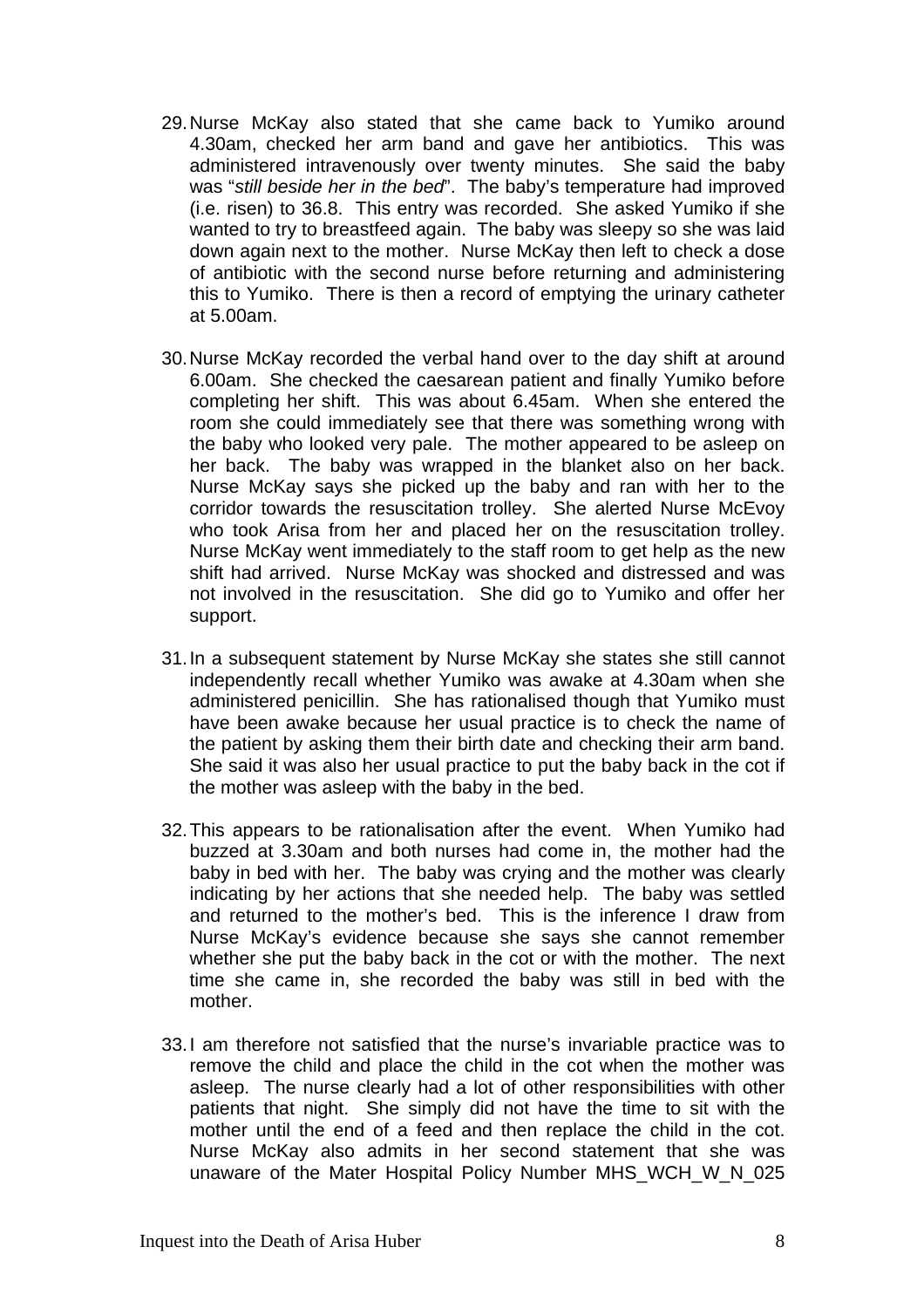named 'Breastfeeding baby with mother in postnatal ward'. She says she was unaware of the policy in place at the time stating that 15 to 30 minute observations were required of a mother breastfeeding in bed, and more frequently if the mother had been sedated. Nurse McKay was aware in a general nursing sense of the importance of such monitoring but was unaware of the specific time frames.

- 34. Although Nurse McKay says she would not have left the baby in bed with the mother at 4.30am if she had thought the mother might fall asleep, with hindsight, it appears inevitable that Yumiko would fall asleep. The record of occasions when she was necessarily attended to gives very little opportunity for sleep. She was in pain and had little or no sleep the previous night during labour.
- 35. Nurse McKay emphasized that there was no designated time for keeping informed of updated policies as a nurse. She stated she would have to do this in her own time. She had not kept up to date. She said she had not received training at the time of her second statement in December 2006 but has received training subsequently. There was however documentary evidence that she had attended educational sessions including breastfeeding on 6 April and 10 April 2006.<sup>[14](#page-8-0)</sup>
- 36. This emphasizes the vital importance of requiring and enabling all staff to keep up to date with changing policies, especially related to patient safety. The policies and pamphlets in evidence in this inquest appear to be thorough and appropriate in identifying risks and putting into place plans and responses to manage these risks. What was missing was the requirement and resources to enable all staff to be trained and backed up with assessment and audit to ensure standards and practices were maintained. I have no doubt that Nurse McKay is a caring and experienced nurse. On this night however, the particular risk to the baby was not appreciated given the mother's extreme tiredness.
- 37. Nurse McKay also commented that if monitoring and recording of all mothers who were bed sharing with their babies is to really occur then a significant increase in staffing levels is required.
- 38. It was unusual that four hourly observations had been ordered for baby Arisa. Usually babies returned to the ward with their mothers are treated as "well" and only basic observations are taken but Arisa's mother had a temperature and so extra precautions were being taken.
- 39. Nurse McKay confirmed that at the time she was unaware of the Mater Hospital Policy in place at the time.<sup>[15](#page-8-1)</sup> This was available to all staff via the intranet.

<sup>&</sup>lt;sup>14</sup> Exhibit B13A

<span id="page-8-1"></span><span id="page-8-0"></span> $15$  page 25, line 25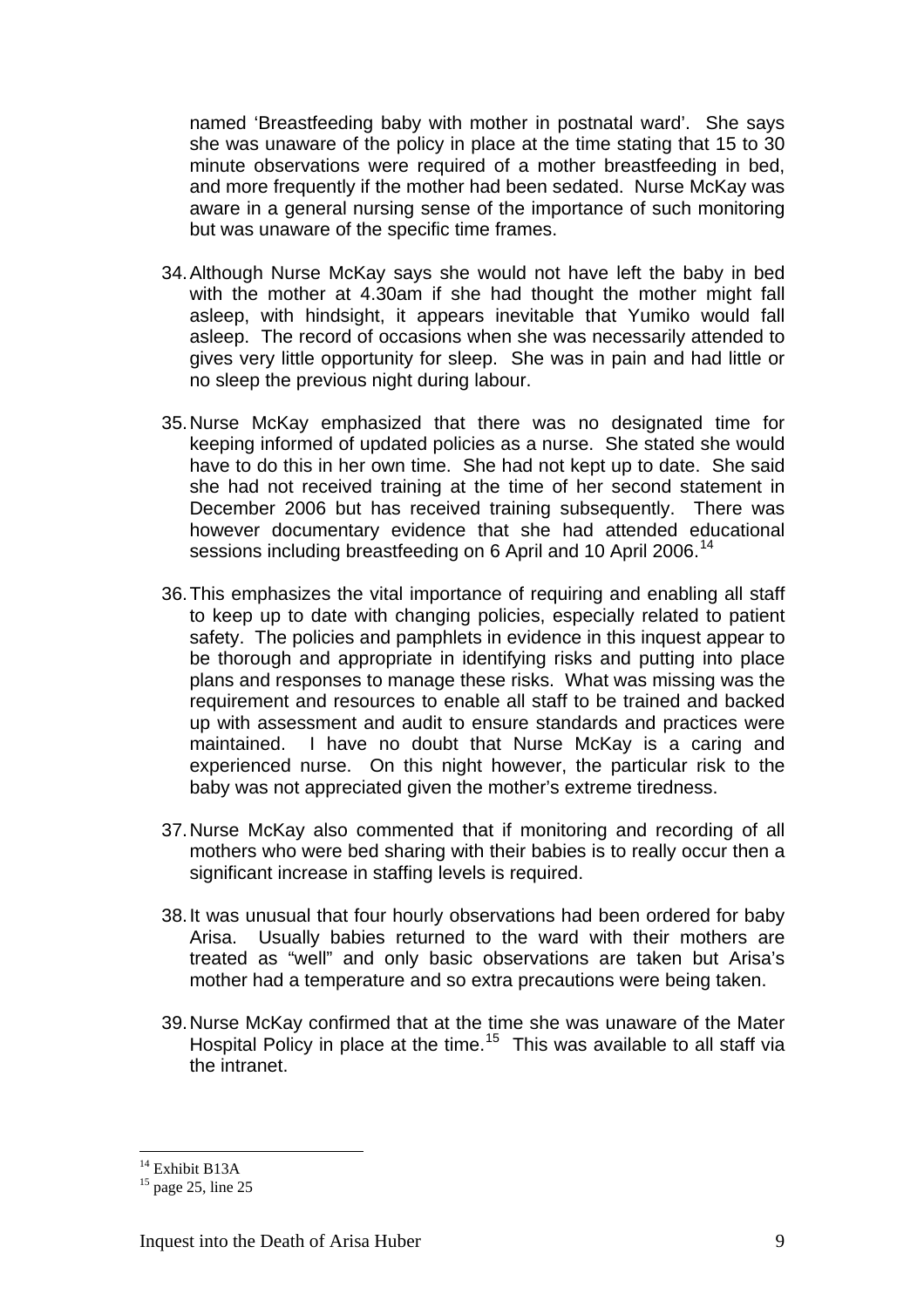- 40. Nurse McKay agreed that it would be helpful to have a tick box on the chart which would record the time and location of baby on entry and exit to the room. It was quite clear from her evidence that, whatever the official "policy", mothers did feed their babies in bed. Nurse McKay agreed that there was an interval from about 5.00am to 6.45am between her last two visits to the room.
- 41. Nurse McKay indicated that she tried to the best of her ability to check mothers who were feeding babies in bed. If the mother had fallen asleep, she would place the baby back in the cot. It was her practice at the time to check on mothers irrespective of the fact that she was unaware of a requirement to check within a set time range.
- 44. Under cross examination, Nurse McKay agreed that she had in fact given the Flagyl medication earlier than recorded and the penicillin was in fact given at 5.00am not 5.30am. She explained this was due to her huge workload not because she was lazy. She also confirmed that she did not come back and check on the baby between 5.00am and 6.45am.[16](#page-9-0) It was also clarified that at 3.30am, Yumiko had buzzed the staff for assistance after she had herself picked up the baby from the cot. She offered to assist the mother to attempt to breastfeed in bed. She was able to say she considered the mother to be sufficiently alert given her interaction with her. She acknowledged she did not give the mother any warning of possible risks of accidental suffocation of the child.
- 45. She agreed that at 5.00am she did not make any assessment of whether the mother was conscious enough to breastfeed the child nor did she make observations at 15 to 30 minute intervals. No notes were made in the chart about breastfeeding. The practice was only to make a chart entry if there was something out of the ordinary.
- 46. Nurse McKay was a very experienced nurse with twenty three years experience as a midwife. Nurse McKay was clear that she knew about the risks of co-bedding and Sudden Infant Death Syndrome (SIDS) and was always alert to these.<sup>[17](#page-9-1)</sup> She said she was well aware of the risk of SIDS and would not have left the baby with the mother had she considered there was a risk. She agreed with the suggestion that she had formed a professional judgment that it was safe for the baby to be in bed with the mother.
- 47. She also agreed that where a person is verbally complaining of pain, as Yumiko was, they are in effect demonstrating they are not sedated. In answer to a question from Mr Rebetzke, Nurse McKay said that Yumiko was not under the influence of a drug which caused drowsiness.<sup>18</sup> Mr Rebetzke asked her whether Yumiko was Mr Rebetzke asked her whether Yumiko was excessively tired, to the point that would affect her ability to respond to

<span id="page-9-0"></span> $16$  page46, line 45-46

<span id="page-9-1"></span> $17^{17}$  page 52, lines55-60, page 53, lines1-2

<span id="page-9-2"></span> $18 \text{ page } 66$ , line 48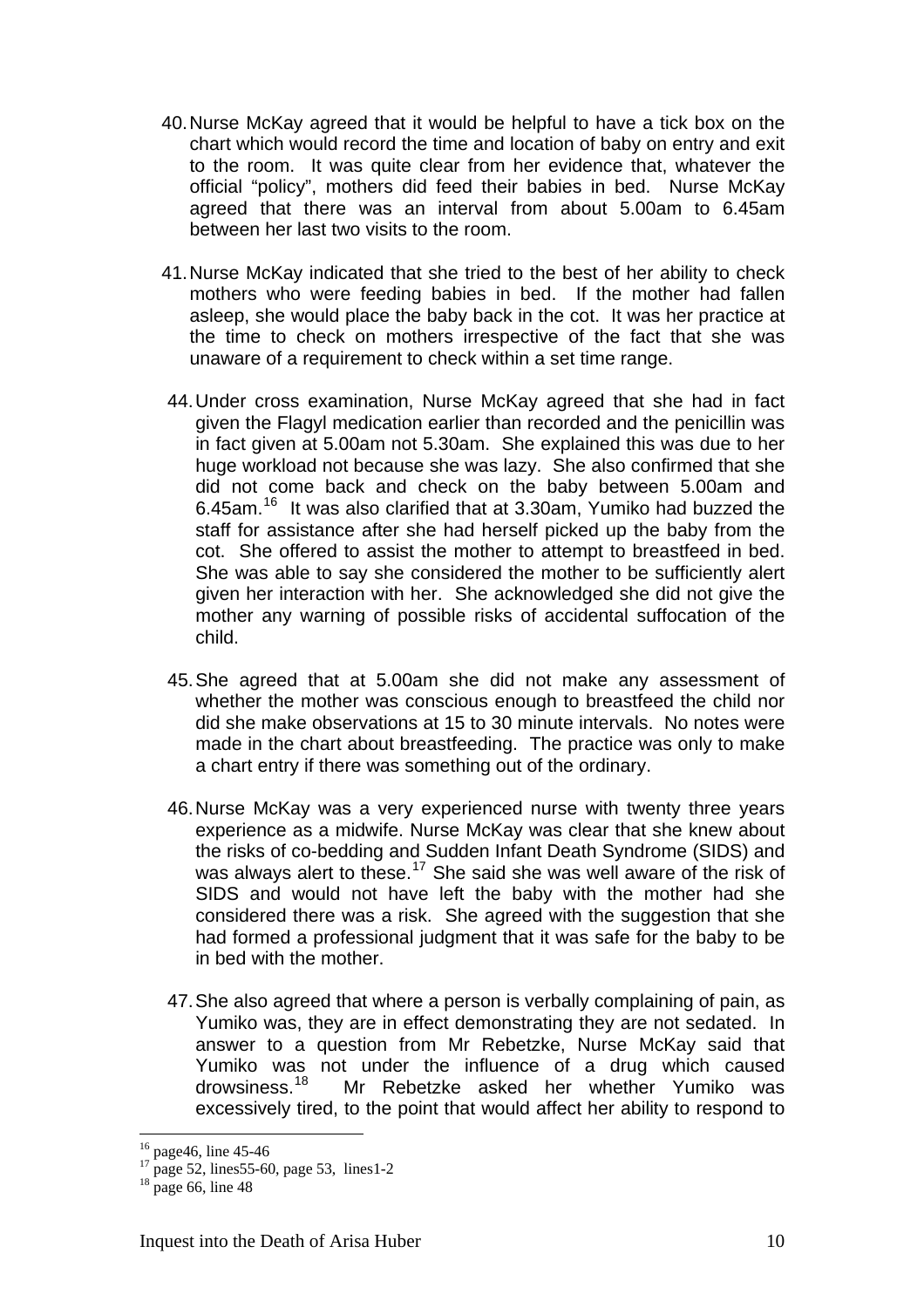her baby. She said no. I am not convinced by that answer given her earlier evidence acknowledging that Yumiko was exhausted and that she had repeatedly pressed on the buzzer for assistance with the baby. The overall impression from all of the evidence is that Yumiko was very tired. This was to be expected considering what she had been through both that and the preceding night. I also note Nurse McKay's evidence that she had not read the chart in detail and was unaware of the nature or duration of labour experienced by Yumiko.

- 49. I acknowledge that Nurse McKay was indeed having a busy and demanding night due to the overall number of patients and the needs of a patient who had a caesarean.
- 50. It was also drawn to my attention that it was not seen as a night duty nurse's responsibility to undertake the general educative role with new mothers. There is insufficient staff rostered at night and it is not an appropriate time to be performing such a duty. I accept this generally but this does not absolve night staff from all educative responsibility especially when it is a first time mother who may only recently have returned to the ward. The obligation remains for staff to inform themselves about the particular patient from the chart. The nurses play a crucial role in explaining and demonstrating appropriate and safe handling of the baby.
- 51. Nurse McKay also indicated that despite changes in policy which now require recording of bed sharing in the notes; this was often not done again due to work pressures. In her experience such information was not "handed over" at the end of a shift to the incoming shift. These are matters for the hospital's attention. She acknowledged it was information that could be handed over at the end of a shift. She also indicated that it was only four days prior to the inquest itself that she had read the new policy about co–bedding. I understood from her evidence that the common understanding was that bed sharing remains "not uncommon" and it is considered a practice with some positive benefits.
- 52. The evidence is clear that the hospital has certain policies in place that set out risks of bed sharing and responses to minimise the risks. The first issue is ensuring that all staff access and read the policy and then comply with it. It is a question of whether or not the common practice has changed sufficiently in compliance with the new policy. This can be addressed through training, demonstration, leadership and ultimately audit. Consequences should then flow if compliance is not met.
- 53. Professor Tudehope gave evidence to the inquest. He is a Consultant Paediatrician and Director of Neonatology at Mater Health Services. He examined baby Arisa on 18 August 2005 at about 10.00am. His team had been involved in resuscitating Arisa. Professor Tudehope checked results of testing and confirmed that a septic cause of death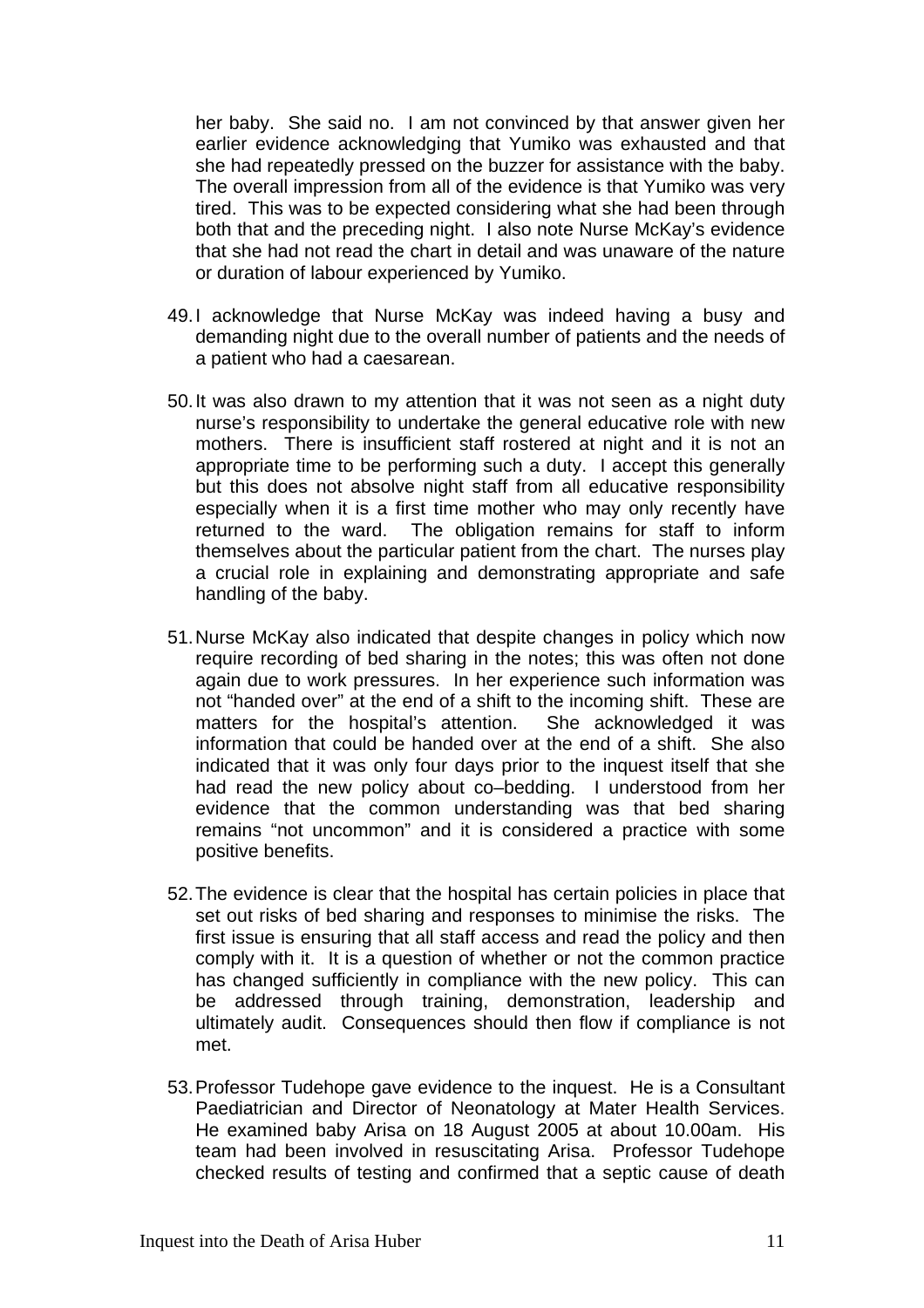was excluded. Metabolic testing excluded this area as a potential problem. The heart had also completely recovered after resuscitation, excluding this as a possible cause of the hypoxic event. The heart was normal on chest x ray review. Mr Huber expressed his concern that the likely explanation was suffocation while the baby was in the bed. Professor Tudehope said in his statement "*I told Mr Huber that the evidence of an hypoxic episode and the recovery in some vital function was consistent with this possibility*". He explained this meant an acute lack of oxygen, of quite a long duration would have that effect.

- 54. The cause of death certificate signed by Professor Tudehope indicated "*sudden unexpected death in infancy with hypoxic episode as the underlying cause*". This is a generic term where the death cannot otherwise be explained in medical terms. In answer to questions raised by counsel for the family, Professor Tudehope agreed that he had recorded in the report to the coroner "*breastfeeding in bed on post natal ward with mother*". He agreed that it would be correct to add "*cobedding or sleeping with the mother*" as a contributing factor.
- 55. Professor Tudehope thought it would be extremely unlikely that an autopsy would have found a cause of death other than suffocation.
- 56. Professor Tudehope agreed that the incidence of SIDS has declined from 2 per 1000 to .4 per 1000. These deaths are categorised very precisely by way of excluding other explanations and a full pathological review. As these figures fall there is increasing focus on issues such as co-bedding.
- 57. The current policy on breastfeeding numbered MHS\_WCH\_W\_N\_025 became operational from 12 April 2006. Professor Tudehope noted he did not consider the policy had been well distributed to medical staff as compared to nursing staff. The policy is relevant to both. Medical staff are notified of new policies as they occur. SIDS in-service education training is available to all staff several times a year.
- 58. Professor Tudehope acknowledged that on his reading of the chart, after the event, Yumiko's tiredness may have contributed to the incident. He also acknowledged the incident occurred in the context of an emphasis on promoting breastfeeding. He agreed there was some conflict in promoting breastfeeding in bed and managing risks associated with the practice.
- 59. There was comment that the mix and numbers of patients were important considerations when managing this issue safely. In the past, the practice was for a mother to stay four or five days in hospital and a nursery was available to care for the babies should the mother be very tired. Professor Tudehope did not consider that staff levels had been maintained nor nurses transferred from the nursery area back onto wards when the nurseries closed. Professor Tudehope said: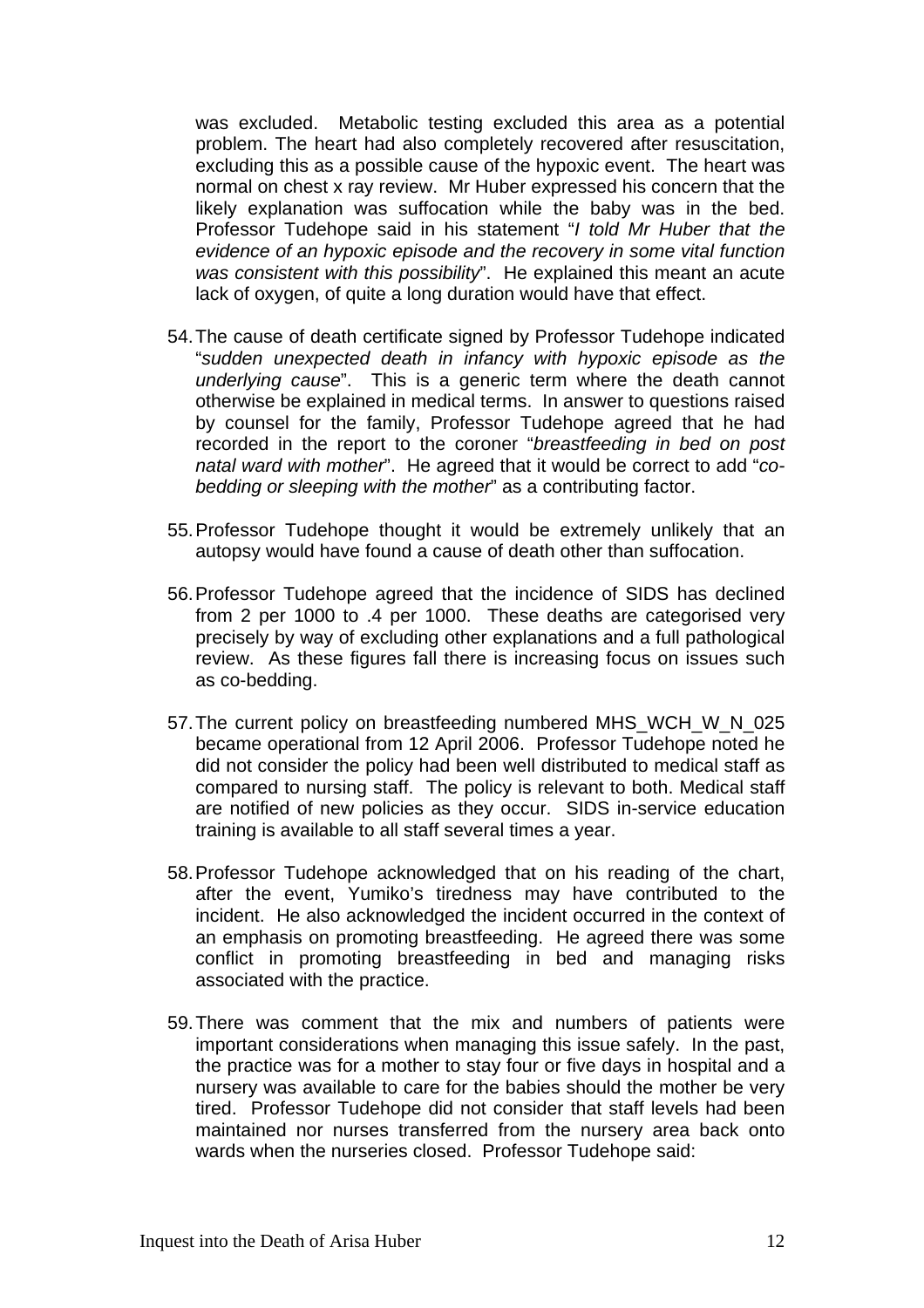*"I think the staff patient ratios have been really extremely tight and inevitably, when that's the situation, some shortcuts will be taken."[19](#page-12-0)*

- 60. He acknowledged the nurses work extremely hard and generally do a good job but some of the recommendations must be difficult to comply with. The separation of mothers from babies in the past was not beneficial for optimum bonding although it may provide more rest to very tired mothers.
- 61. Today the practice is that babies are with their mothers who only stay in hospital two point one days. Professor Tudehope lamented that community child health services had declined leaving a gap in services and support. He also noted that there are a great number of issues that need to be addressed with new mothers in the forty eight hours she and the baby are in the hospital. He identified cost factors as well as the view that childbirth is a normal process generally resulting in a "well" mother and child. These factors together have resulted in reduced periods in hospital. Professor Tudehope would like to be able to maintain the flexibility of keeping a mother and child in hospital for a longer period if there was any indicator that this would be beneficial.
- 62. He was taken to the old policy on breastfeeding  $20$  and the new policy.[21](#page-12-2) Counsel for the family raised concern that the new policy did not include a requirement to explain positioning for breastfeeding nor explanation of SIDS guidelines with respect to breastfeeding. Professor Tudehope indicated this information could be found in separate SIDS information brochures given at discharge as well as information given during the hospital stay. He agreed that where a mother was breastfeeding in bed, there needed to be supervision at regular intervals. One hour and forty five minutes was too long and did not comply with the requirement in place at the time.
- 63. He agreed it was possible that sedating opiates could be added to an epidural for additional pain relief. He did not consider that post epidural blood levels would be particularly high. He agreed that pethidine would have an effect of drowsiness. However he clarified that if a person was awake and asking for further pain relief it was an indicator they were not currently sedated.
- 64. He also recalled there was a debriefing for staff after this death.
- 65. The most significant contraindications for co-bedding were for very obese women and women who have been using drugs, alcohol or cigarettes.

<span id="page-12-0"></span> $19$  page 86 line 10

 $20$  AM4

<span id="page-12-2"></span><span id="page-12-1"></span> $^{21}$  AM10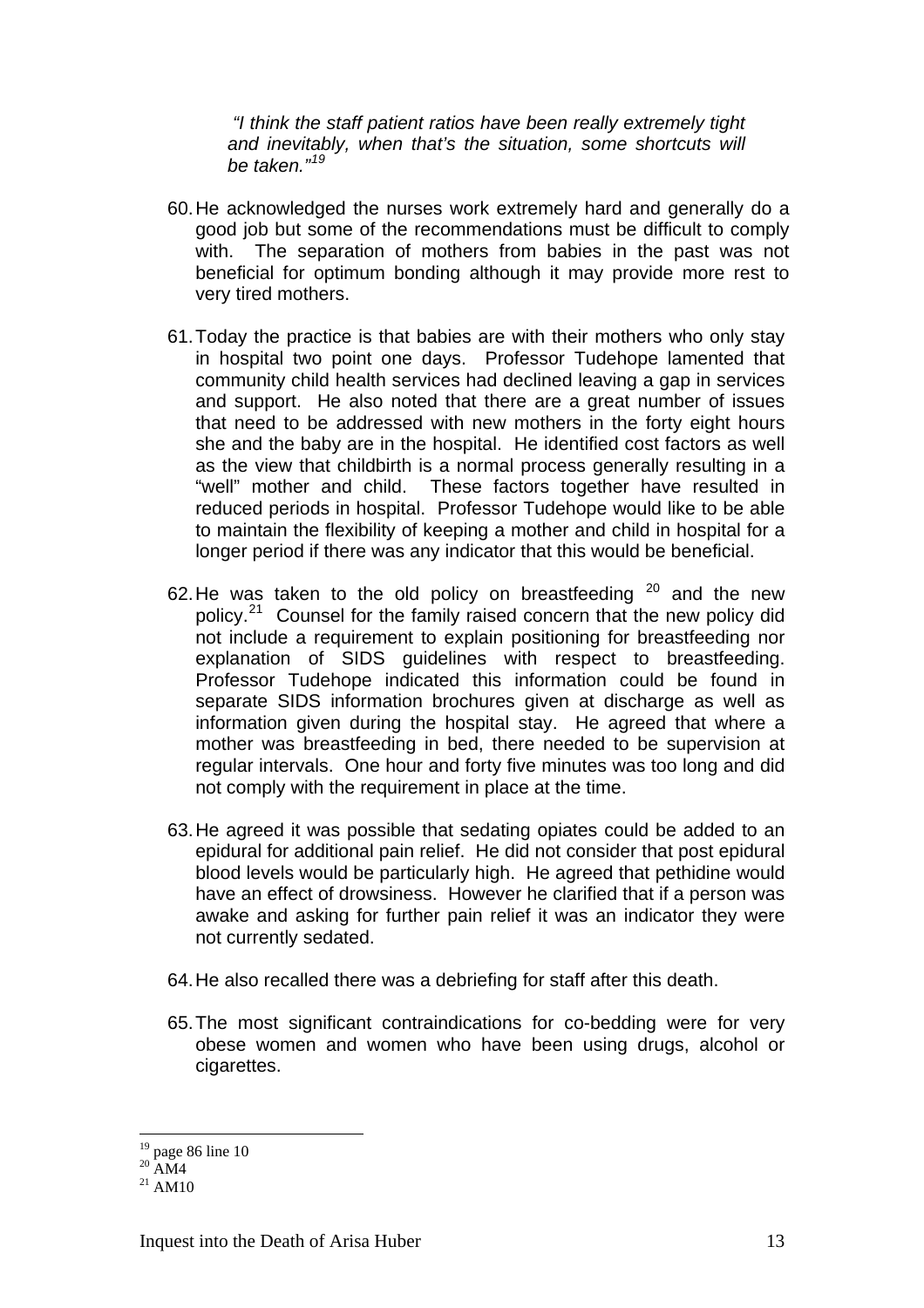- 66. He said the evidence of a very vigorous resuscitation being required and a ph level of 6.63 indicated a very profound hypoxic event. The precise time period could not be calculated.
- 67. Nurse Patricia McEvoy gave evidence. She is a clinical nurse and midwife. She recalled being busy over the night of 16 August 2005 with up to ten new mothers. She was team leader on that shift. She was aware there was a policy in place in August 2005 concerning co-bedding.<sup>[22](#page-13-0)</sup> In addition, she said there were SIDS guidelines also given to patients. This material was available to staff on the computer system.
- 68. The other very enlightening response she gave was:

"*Well you see, we've got about forty beds. Baby's the mother's*  responsibility. If it's a caesarean we do a lot more care."<sup>[23](#page-13-1)</sup>

- 49. She was also dismissive of the notion that Yumiko might still have "*heavy legs*" after an epidural and therefore not yet ready to walk around. Three hours was her estimate of any lasting effect from the epidural. She acknowledged that if it was an instrument assisted birth some women may be in more pain and so the catheter is left in. Her expectation was that mothers, even after instrument delivery would be responsible for putting their own babies in the cots.
- 50. She acknowledged the new policy and in-service training. She said the new SIDS brochures were explained to nursing staff. She worked on all shifts. She agreed it would be harder for permanent night shift staff to access training. A solution would be to schedule it at the end of night shift as had sometimes occurred in the past.
- 51. Her response to questions about supervision of breastfeeding every fifteen to thirty minutes indicated she thought this applied to mothers after caesarean section. When pressed on this issue she acknowledged that the policy applied to all mothers not just those that had caesareans. The SIDS information was raised first with the mother through the antenatal programs.
- 52. She explained that once a nurse is qualified there is an annual performance appraisal as well as in-service training.
- 53. Anne Moore, the nurse educator at the Mater Health Services provided information and evidence to the inquest. She commenced work in this role at the hospital on 8 August 2005, in the weeks before Arisa was born. She reviewed the system in place for training nurses and associated tasks and policies. She co-ordinated the review that

 $\overline{a}$  $^{22}$  AM4

<span id="page-13-1"></span><span id="page-13-0"></span> $23$  page 101 line 41-43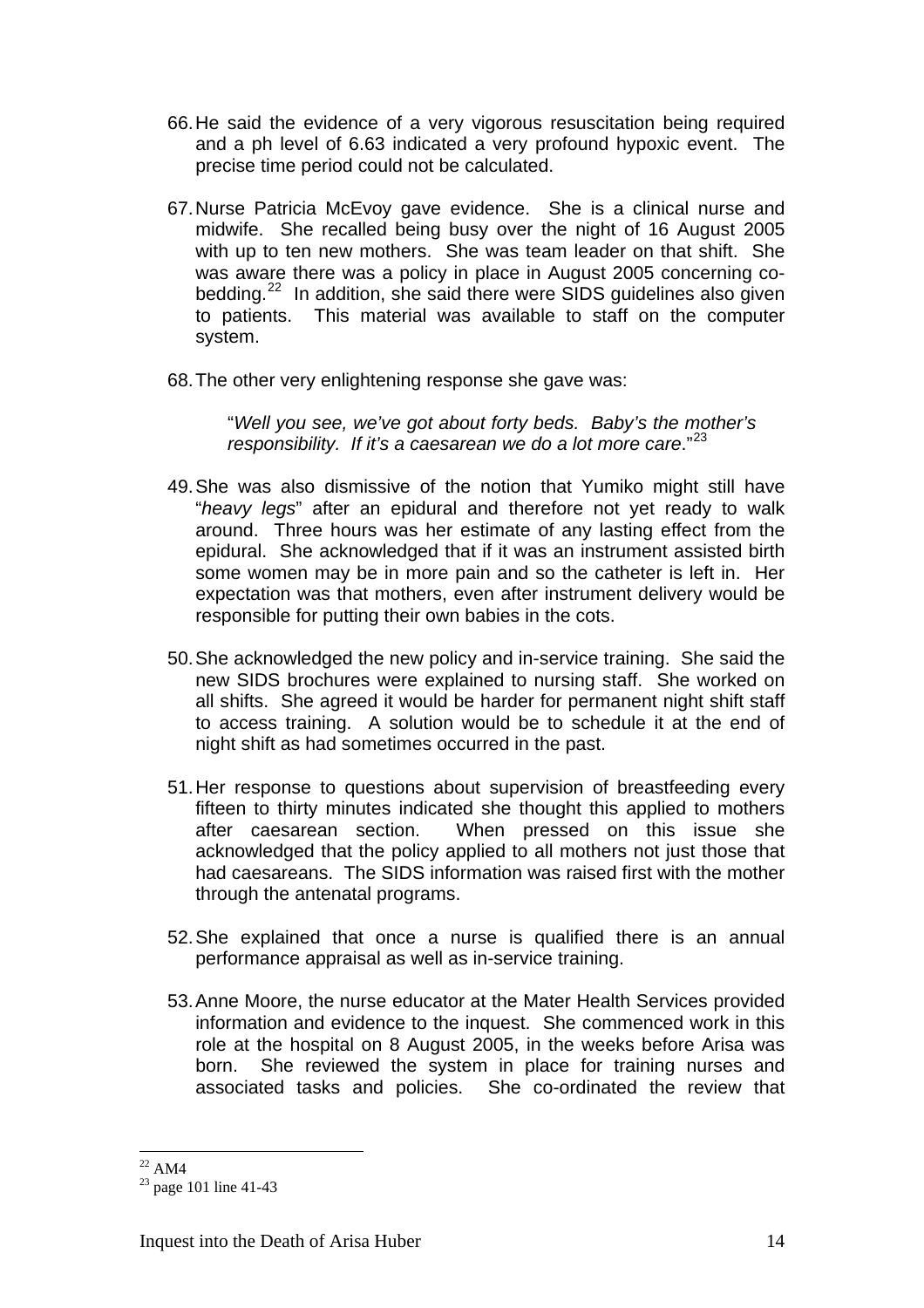occurred after Arisa's death. There were particular areas of interest and policies were developed to respond to the following issues:

- (1) Babies at risk of infection;
- (2) Mothers bed sharing with babies;
- (3) Thermo-regulation of babies;
- (4) Adequacy of chart documentation; and
- (5) Awareness of limits on scope of nursing practice.
- 54. In particular, I note the review of the policy on bed sharing and cosleeping arrangements. The policy was developed balancing the potential risks to a baby in sharing a bed with the positive benefits of close contact with the mother, especially to facilitate breastfeeding. It also took into account variable social and cultural attitudes to the practice**.** Bed sharing was identified as the practice of the mother having the baby in bed with her for breastfeeding and requires the mother to be awake. In contrast, co-sleeping is the situation where mother and baby are in the same bed and either or both are asleep. If the mother falls asleep when breastfeeding in bed, it is then to be considered as co-sleeping. The policy acknowledged that it would be impossible to prevent co-sleeping absolutely but it was to be discouraged. The new policy also identified when it was not safe for breastfeeding in bed, for example:

Where the mother:-

- (a) is sedated;
- (b) is extraordinarily tired;
- (c) has a condition that may alter the state of consciousness, eg, epilepsy;
- (d) has a condition that may affect spatial awareness;
- (e) or baby has fever;
- (f) or baby has illness;
- (g) is very obese;
- (h) has multiple babies;
- (i) is a smoker;
- (j) is a known substance abuser;
- (k) is known to consume alcohol;
- 55. I am satisfied that these guidelines are the result of informed expert input and consideration. The policy was distributed to staff via the intranet, in-service training and hard copy. New staff receive orientation including this information.
- 56. According to hospital records, Nurse McKay attended the in-service training regarding the new policies on breastfeeding and co-sleeping and bed sharing on 6 and 10 April 2006. The difficulty was that she could not recall having read the policies until four days prior to inquest. The new policies are less prescriptive in directing that nurses attend within strict time frames, acknowledging that there is an area of discretion depending on circumstances.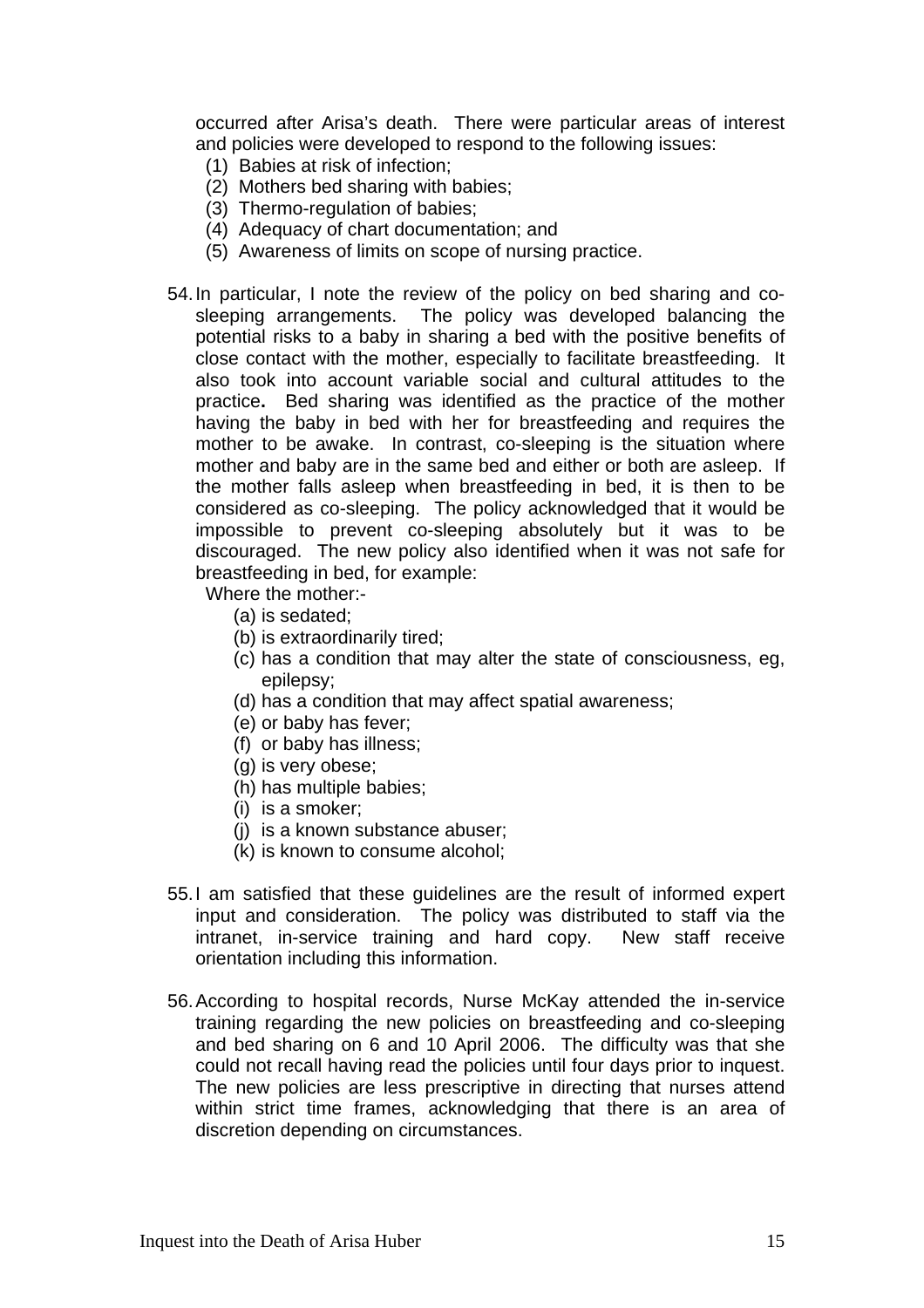- 57. The SIDS information is available in antenatal classes. This is then reenforced and demonstrated by the nurses during the period in hospital. There is provision in the documentation to record that advice has been given about these issues before discharge home.
- 58. Ms Moore's evidence overall showed the responsibility undertaken by the hospital in educating and assisting the mother in the short period from birth to discharge. It was predicated on antenatal care being available and accessed by women, in particular access to information about SIDS. The evidence based, best practice model supports babies being in the same room with their mothers to maximise bonding and facilitate breastfeeding. It also showed the continuous and variable demand on staff to move between rooms and patients of varying acuity to attend to their needs and also deliver the important educative information.
- 59. Sandie Bredemeyer has twenty six years clinical experience in nursing and neonatal nursing. She gave expert evidence in this inquest. She was a member of the NSW Child Death Review Team and the Sudden Unexpected Death in Infancy Subcommittee.
- 60. She informed the court that in 2004 there were 59 such unexplained deaths in Australia. The trend in such deaths is thankfully, declining. This positive trend is attributed to successful education about placing babies on their backs to sleep. SIDS deaths are designated on the basis of excluding a wide range of explanations and after thorough pathological assessment. Other deaths where the cause of death cannot be determined but a SIDS definition cannot be established are recorded as sudden unexplained deaths in infants (SUDII). This second category of deaths of children under 12 months of age includes deaths of children in co-sleeping situations.
- 61. In 2005, the NSW figures for children's deaths under twelve months categorised as sudden unexpected deaths in infancy was 48. Of that number, 27 babies were found at the time of death in bed with an adult person. Two of these deaths occurred in hospital.
- 62. Ms Bredemeyer was aware of at least one death in hospital in 2006 of an infant while the mother was breastfeeding in a chair. The child became asphyxiated. She was also aware of at least two other incidents in hospital where the child was being breastfed and became hypoxic but was successfully resuscitated**.**
- 63. Ms Bredemeyer noted the positive emphasis placed on early skin to skin contact between mother and baby. This can help warm a baby and also facilitate and establish good bonding as well as the foundation for successful breastfeeding. The issue is to properly identify risks and manage these risks while still facilitating positive benefits of bonding and breastfeeding.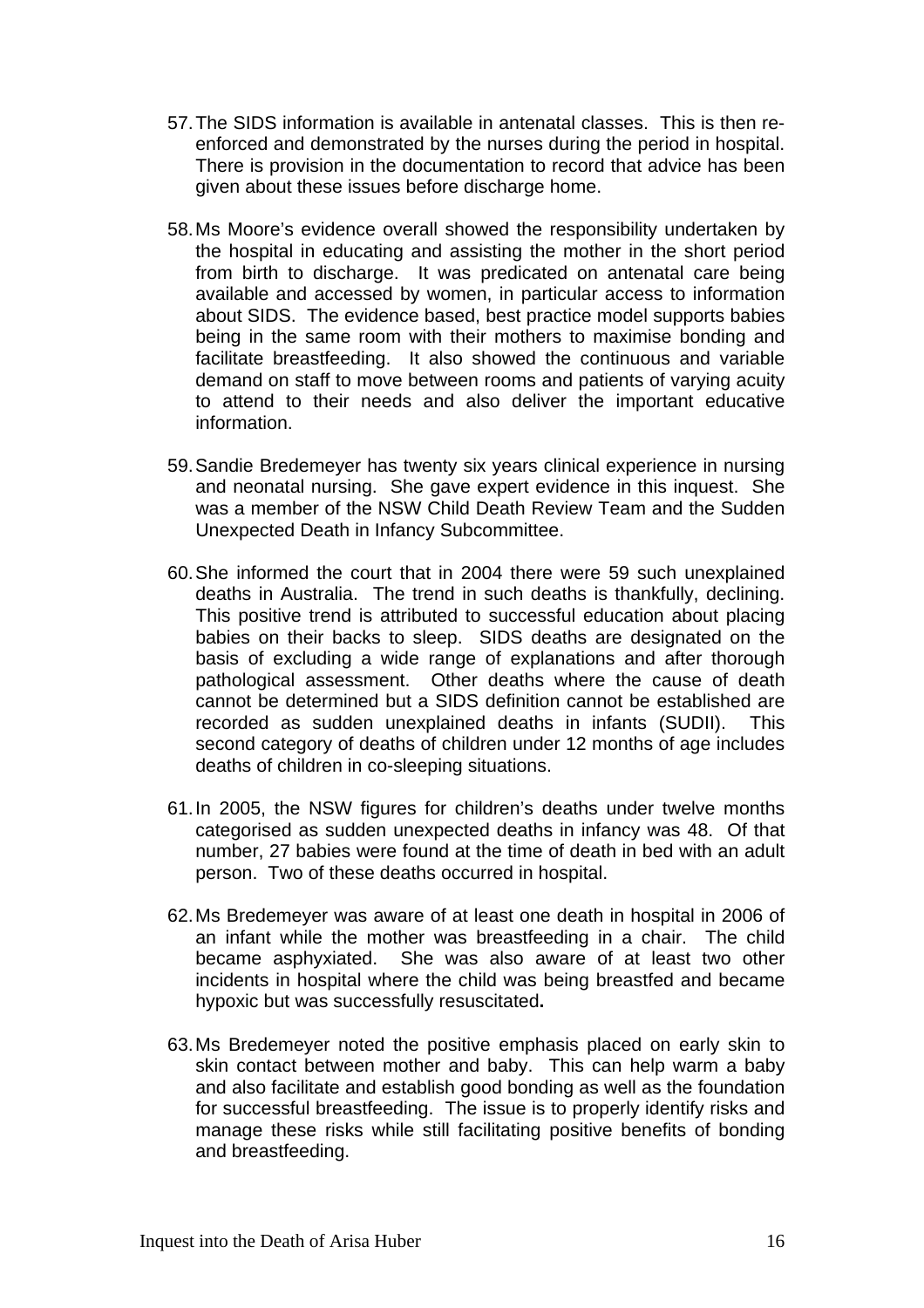- 64. Ms Bredemeyer noted that the earlier policy of checking every fifteen to twenty minutes was unlikely to be complied with on a busy ward. The emphasis of the new policy was on the importance of monitoring and checking on an individual needs basis, having regard to individual risk factors. She acknowledged the wisdom of the Mater Hospital's starting point that co-sleeping was contraindicated. If the mother or baby has fallen asleep during breastfeeding then the baby should be removed. The role modelling demonstrated by nurses in hospital is vitally important to educate mothers before they go home with their babies. She emphasised the need to broaden the education packages to be directed to nurses, general practitioners, and anyone dealing with new mothers in the first twelve months.
- 65. She confirmed that a nurse caring for ten women and four babies in a shift would be very busy.
- 66. The hospital policies have been reviewed by a wide group. Independent comment from Ms Bredemeyer was positive. She affirmed the importance of ongoing education as most important, commencing with antenatal care. A multidisciplinary approach to care and also to education of medical and nursing staff is also a positive response.
- 67. Ms Bredemeyer reviewed the medical records for Arisa Huber and her mother. The summary is documented at page 3 of Ms Bredemeyer's report.<sup>[24](#page-16-0)</sup> She noted in particular the long period (21 hours) of rupture of the membranes prior to birth which predisposes the mother and baby to elevated risks of infection. The mother developed a fever after birth. Ms Bredemeyer would have expected in the circumstances some follow up testing to detect any infection in the baby via ear swabs. This should have been ordered by the medical staff. In fact there was no evidence of infection in the baby, as confirmed by intensive care tests subsequently.
- 68. Ms Bredemeyer's assessment was that the individual workload was extremely heavy. I note also the remark of team leader, Nurse McEvoy, who also considered the workload heavy. Ms Bredemeyer considered this too heavy in the context of supervising mothers with babies in bed for breastfeeding. Given the volume of work, it is not surprising that Ms Bredemeyer also remarked on the minimal documentation of care in the record. However, it seems that ticks in the care-plan have superseded written notation in the patient chart.
- 69. There was no evidence that there was any warning given to Yumiko Huber about any risk of feeding in bed.
- 70. Ms Bredemeyer noted the longstanding problem of ratio of nursing staff to patients to suitably supervise new mothers. Nurses have a vital

<span id="page-16-0"></span><sup>&</sup>lt;sup>24</sup> Exhibit D1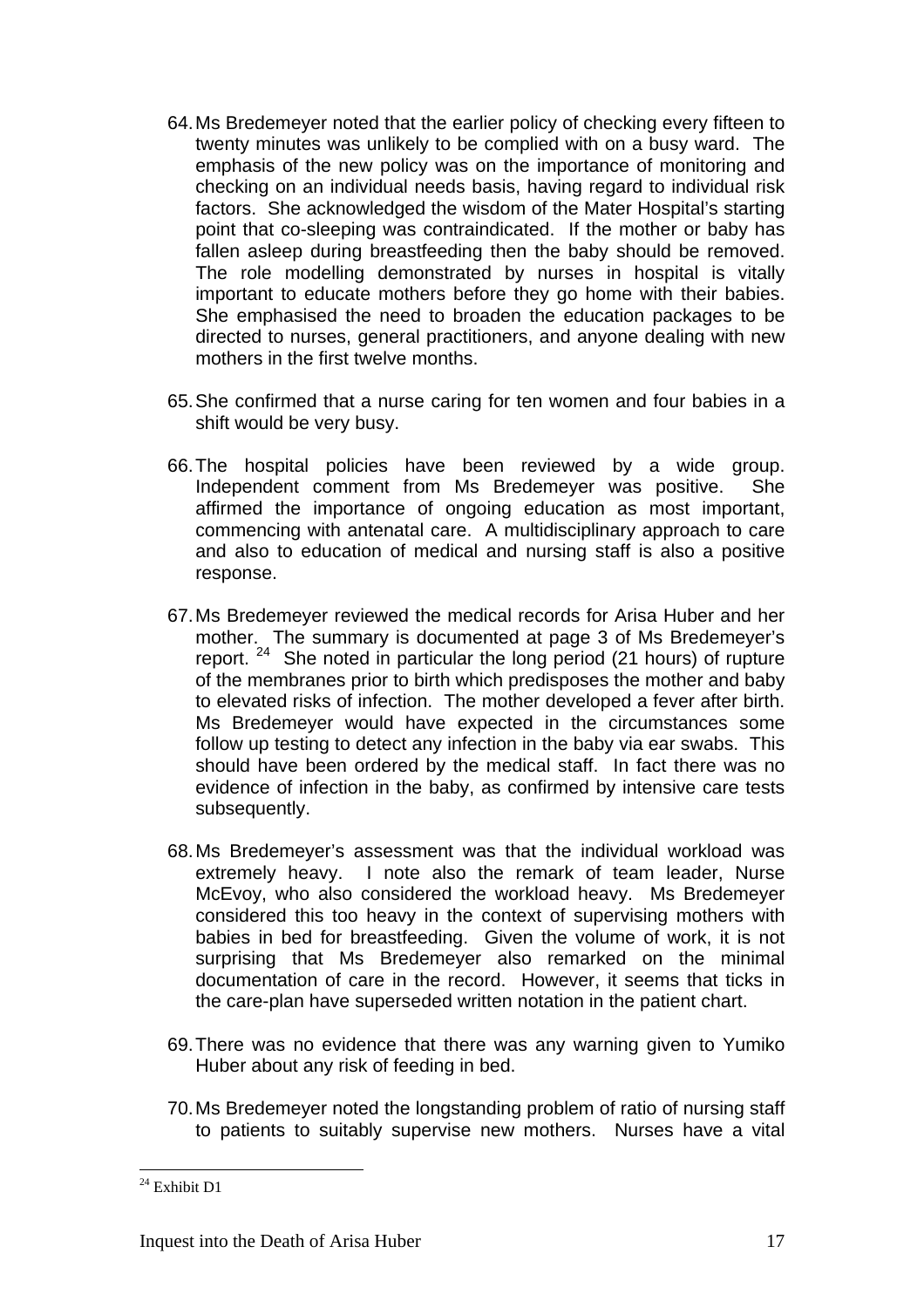educative role to parents in instructing safe ways to breastfeed in bed. The responsibility of education is of course also shared with other health professionals.

- 71. She also noted the extra demands on staff with increased numbers of mothers with higher needs (eg very young, drug affected or mothers suffering mental illness). She also drew attention to the fact that mother and baby are counted as one patient which reduces an appreciation of the volume of work and care required.
- 72. In light of the evidence from this inquest I add my support to the proposed national review of the ratio of patients to staff where babies are counted as patients rather than being grouped with the mother as one patient. I note that the acuity of patients is the ultimate relevant issue but overall numbers of patients are important to issues of education and care of mothers and safety of babies.
- 73. Ms Bredemeyer emphasised the importance of audit and multidisciplinary approaches when introducing new policies. She noted very positively the warm, sensitive and open discussion between the hospital staff and the Huber family of the tragedy that had occurred.

#### **Summary and comments pursuant to section 46 Coroners Act**

- 74. The mother had a very disturbed night on the evening of 16-17 August 2005 in the postnatal ward. This followed the previous night's labour and early morning admission. The baby was born late in the afternoon of 16 August 2005. The mother was sharing a room with another mother with a new born, separated by a curtain. The babies slept in cots next to their mothers' beds.
- 75. The mother had developed a fever and was receiving antibiotics. The policies in place at the time indicated the circumstances required the further precaution and testing of the baby for signs of infection. Those procedures were not instigated. Testing afterwards excluded infection as a causative or contributing factor to the baby's death.
- 76. The mother received various drugs in the period leading up to the birth. After the birth she received more medication including pain relief for significant pain. Although there was no evidence to make a finding that she was sedated, there was evidence she was clearly "exhausted" as stated by the nurse. The number of interruptions during the night precluded any opportunity for restful sleep.
- 77. The evidence was also clear that no specific warning was given to the mother before the baby was placed with her for breastfeeding in bed. This was at the instigation of the nurse, no doubt facilitating the opportunity for early skin to skin contact between mother and baby and to commence breastfeeding. This was the mother's first baby. Although there are widely accessible programs for education and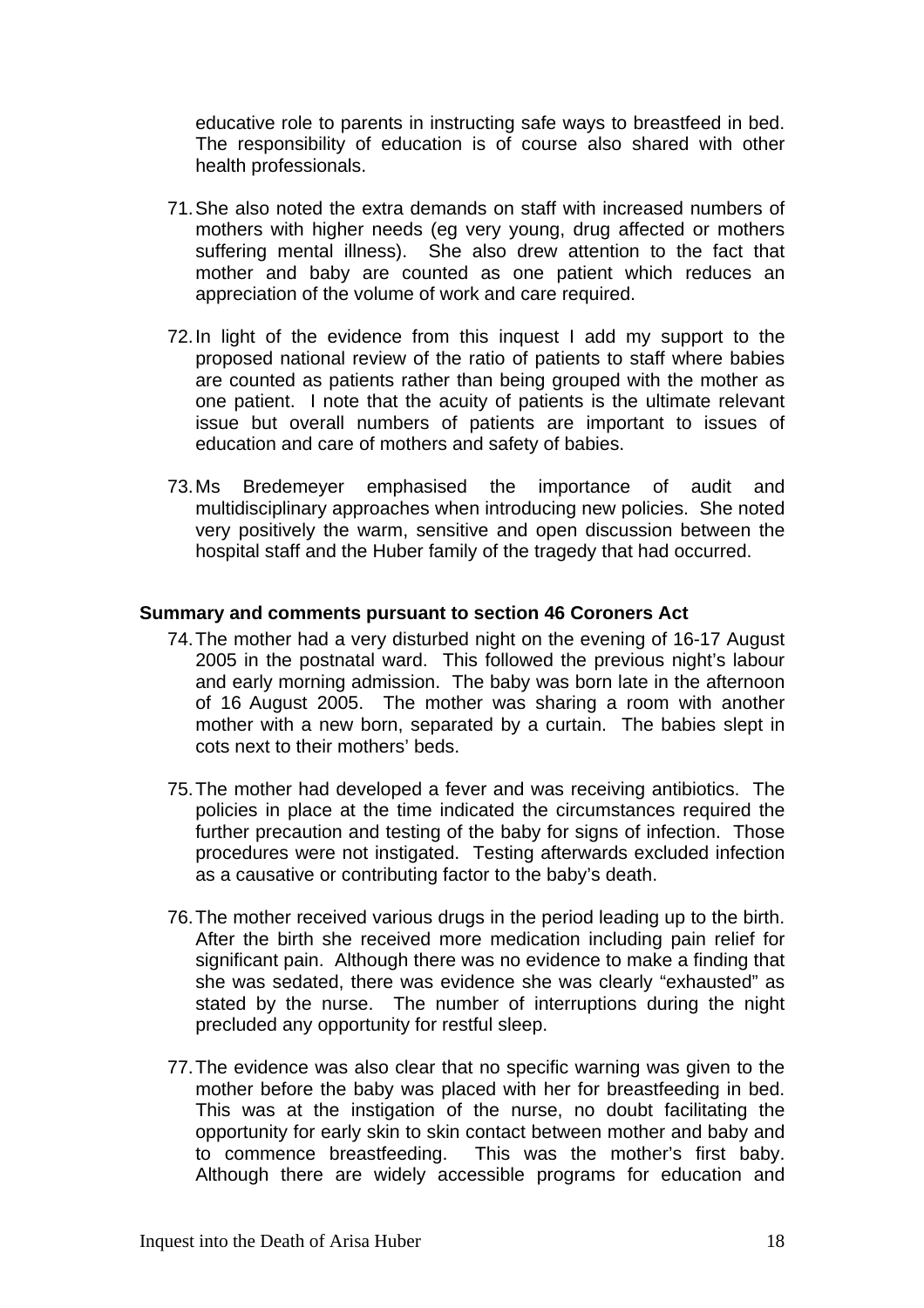preparation for a mother before birth, there should have been some advice given at the time by the midwife to take care and call for assistance if either mother or baby was becoming sleepy.

- 78. The evidence is clear that the mother and baby were in the mother's bed between 5.00am and 6.45am, a period of one and three quarter hours, without any supervision.
- 79. I accept that the nurse was busy during the shift and was not avoiding work in not returning during this time. The nurse's evidence was that she was well aware of the risks of SIDS but she was not specifically aware of the policy in place at the time regarding protocols where a mother and baby were in bed for breastfeeding. At the time, this required monitoring at fifteen to thirty minute intervals. The protocol was not complied with.
- 80. The baby was discovered to be not breathing and without a pulse at 6.45am. The baby was vigorously resuscitated but then required ventilation and intubation. The baby died on 18 August 2005.
- 81. In light of the evidence from this inquest I add my support to the proposed review of the ratio of patients to staff where babies are counted as patients rather than being grouped with the mother as one patient. I acknowledge that numerical ratios are simply an element of evaluating appropriate staffing levels and that the critical issue is assessment of individual patient's acuity.
- 82. There was evidence that the nurse attended an in-service training session on the new breastfeeding policy on 6 April 2006 and the bed sharing and co-sleeping policy on 10 April 2006, which I accept. However, the nurse's evidence was that she had not read the policy through until four days prior to the inquest. This emphasizes the need for audit and review processes to check that training is being effectively delivered and is being translated into appropriate action on the wards.
- 83. There was considerable doubt whether the nurse had undertaken training or accessed the 'old' policy. She spoke of the difficulty as a permanent night staff worker in being able to attend training sessions. Clearly there remained an obligation on her to keep informed of policies via the intranet. The nurse was however fully aware of the risk of SIDS.
- 84. The weight of evidence was that there was a strong likelihood that either mother or baby would fall asleep in the period between 5.00am and 6.45 am given the interrupted night and state of exhaustion of the mother after the previous night's labour and subsequent birth.
- 85. The nurse was very experienced and there was nothing to suggest she was uncaring, lazy or incompetent, simply that the pressures of work on that shift that night meant that she did not get back to the mother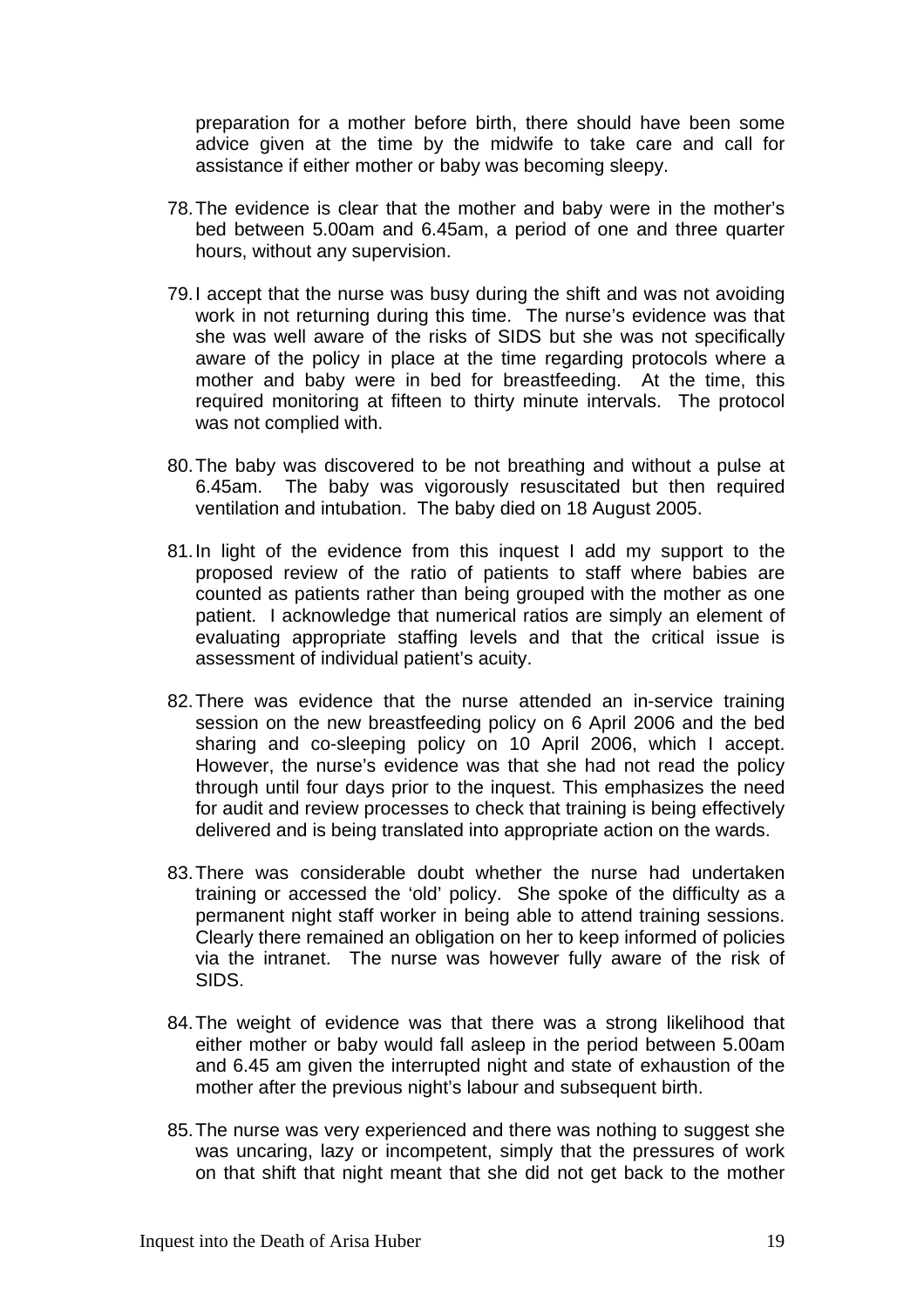and baby. She said she exercised her judgement in considering whether it was safe for the baby to be in bed with the mother which I accept. The problem however was the length of time the child remained in bed with the mother unobserved.

- 86. I note the practice of care pathways being documented with various prompts and guides. These have taken over from the previous practice of detailed chart notes. Some extra cues may assist staff and family members. Ms Bredemeyer referred to "cot cards" placed externally on cots reminding parents and staff of risk factors and best practice to promote the safest environment for the child.
- 87. It would also be helpful to have an easy to use section in the care chart document where a staff member can record the time and physical location of the baby on each occasion of observation/interaction with the mother. This could also assist in promoting safety and reminding staff of the issue.
- 88. Whilst acknowledging cultural and personal practices, it appears that there is a risk where either mother or baby are asleep in the same bed but much is to be gained by breastfeeding in bed provided safety can be assured. Safety requires making an informed choice. Some factors must always be considered too risky for an infant to be in bed with an adult. These include where the parent is alcohol, drug or medication affected or exceedingly tired. Obesity in the parent can also create a risk. A parent who is a smoker has also been demonstrated to increase risk of death in the baby.
- 89. The safest option appears to be the position adopted by the Mater Hospital which does not recommend co-sleeping but which supports breastfeeding, including in bed, where it is safe to do so.
- 90. It is important to promote and support the benefits of breastfeeding and skin to skin contact. At the same time, the safety of a child and reduction of the risks of accidental suffocation must be paramount. Hyper linking the policy documents for staff so that they associate and consider both the risks and benefits of the baby being in bed with the mother would be helpful.
- 91. Education of parents and all medical and nursing staff is of critical importance. The process must commence in the community before the child is born and be reinforced and physically demonstrated in hospital. Resources must be provided and maintained in the community sector to support and reinforce the education provided in hospital. These resources must be available both antenatally and postnatally. They must be broadly accessible and inclusive of different cultures and languages.
- 92. This baby died in hospital but there have been other similar deaths in Queensland in recent years where although no apparent cause of